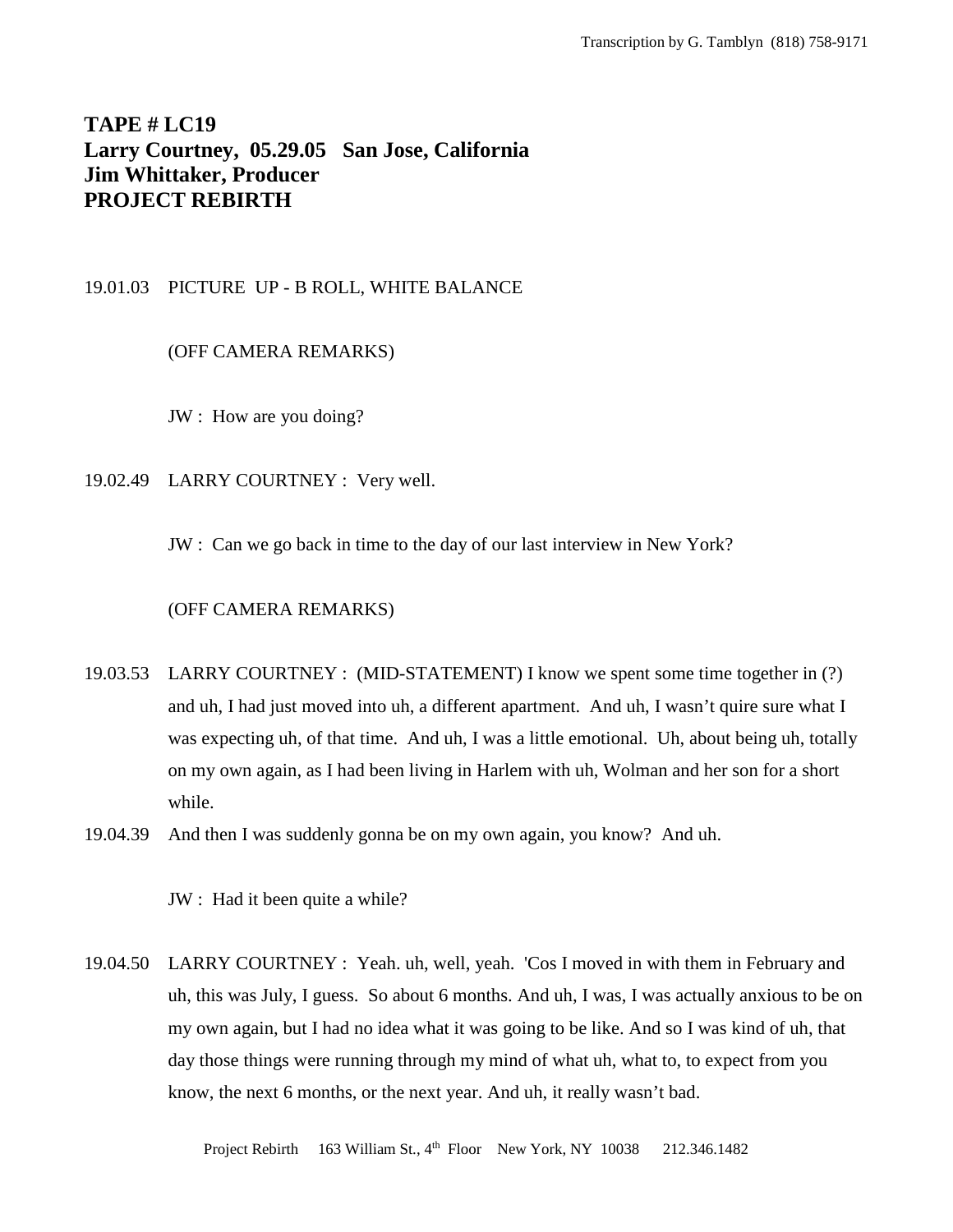JW : (?) Oliver was there?

- 19.05.44 LARRY COURTNEY : Yeah uh, Ollie came over to help me, you know, put things away and change things uh, unpack, which is always a hassle. But uh, uh, I'm one of these people that it can't stand to have boxes unpacked.
- 19.06.07 I have to get a, unpacked, put away, the pictures hung, you know, all of that as just as soon as possible. So I think within about a week and a half, two weeks, I had everything unpacked that I could. And I didn't have to store. So uh, and just tried to get you know, get back to a normal lifestyle.
- 19.06.37 I don't know if there is a normal lifestyle in New York, but uh, just, just to uh, put things in order uh, my way. You know? When I was uh, up in Harlem I was you know, had other people to contend with you know, if I and so, moving back into that apartment, you know, I could put the bookshelves where I wanted them, I could put hanging pictures where I wanted them, and really make it you know, my place again.
- 19.07.35 So uh, that day was kind of, as I had, I had to go to work the next day. And uh, you know, all (?) start uh, from a new angle. But uh, (?) it was good. It was uh, you know, it was a good, good feeling to, to be able to start again.

JW : You were there for how long?

- 19.07.55 LARRY COURTNEY : I was there a year and a half, a year and three quarters almost. Yeah. 'Cos I left, I moved back into the apartment at the end of July, and then I left in March of the, the second year. So, and uh, I made some new friends while I was there and uh, there were some new people on the floor that I you know, that it didn't know before.
- 19.08.30 And uh, Just friends out and about, I guess. And uh, at one point I uh, which I made another mistake in my life (LAUGHS) Uh. I took in a homeless person. And who was living in a shelter. And we met through some mutual friends.
- 19.08.59 And it was to be for you know, a short period of time, until he could get a (CLEARS THROAT) excuse me, find a job. And uh, get his own place and that kind of thing. But he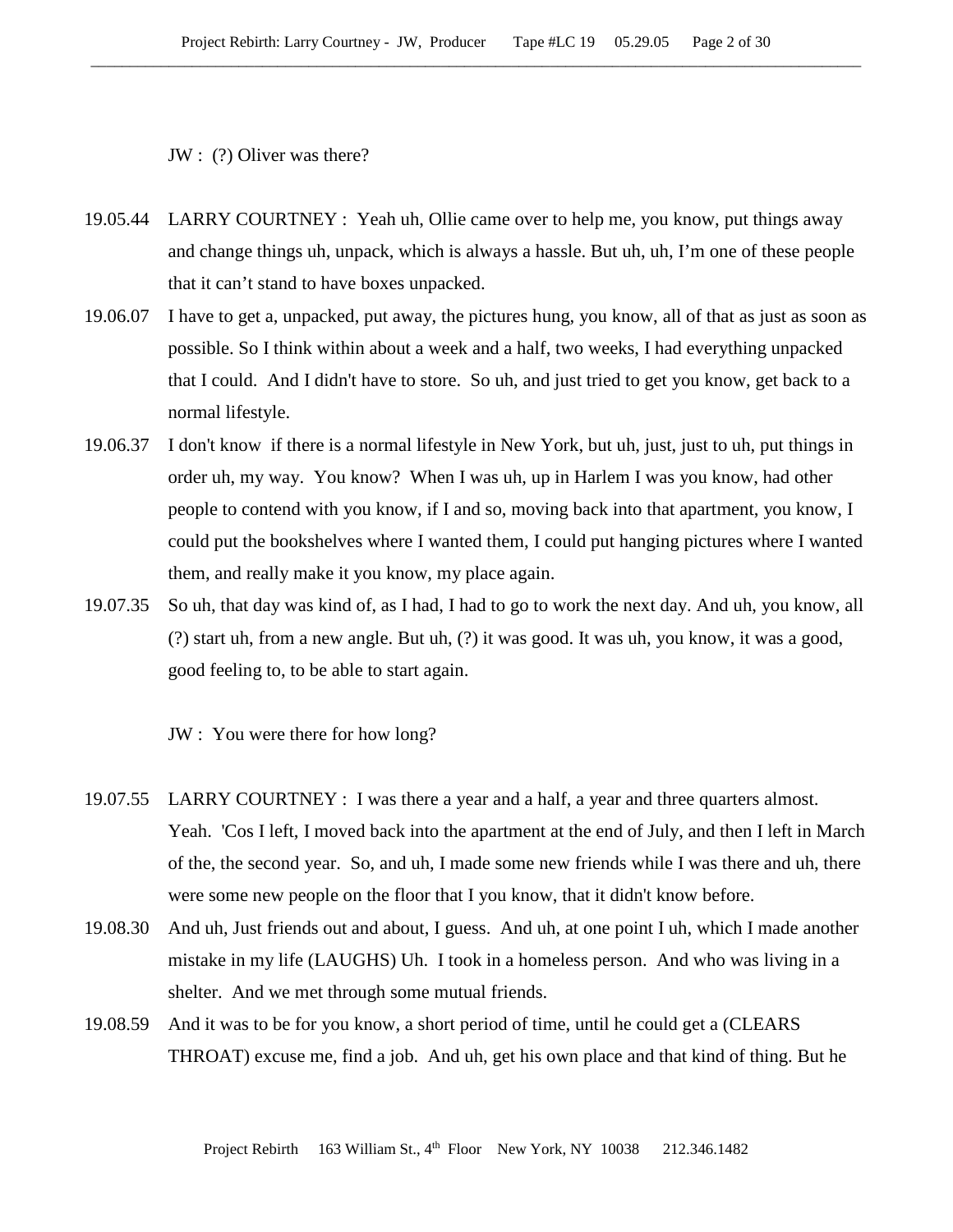ddn't lookf or a job once he moved in. Uh, (?) he moved in with his little bag. That's all he had. And uh, he didn't look for a job, and he just stayed on my computer all the time.

- 19.09.32 And uh, it finally got just to be distrucive to me. And uh, he, eh was just uh, just using me, basically. And uh, so that had to end. But and I feel guilty about you know, him having to go back out on the street or in a shelter, but uh, you know, there's no way I could take careo f him, you know?
- 19.10.04 So. And that was uh, that was an interesting time period. So.

JW : What do you mean interesting?

- 19.10.06 LARRY COURTNEY : Oh, I learned things about uh, homeless people and the streets of New York, and uh, attitudes. He, he was a young uh, street hustler, basically. And uh, you know, I didn't know about all this these things that go on in New York City.
- 19.10.41 Uh, or on the street. Uh, I didn't know about how dangerous the shelters can be. Uh, and really what few programs there are available to the homeless. But uh, and, and how volatile people can be. Uh, he actually uh, attacked me uh, at the end.
- 19.11.01 And I had to have the police come and take him away. And uh, so that was that. But uh, it was, it was a learning experience, you know?
- 19.11.32 During that time period uh, we started, he was also a very interested in the uh, Howard Dean campaign, and so during that time period, we started working on the Howard Dean campaign.

JW : What about that? How did you get involved in that?

- 19.11.52 LARRY COURTNEY : I (CLEARS THROAT) heard him I can't remember where he was speaking but it was, it was just as he was opening his campaign. And I was very impressed, very impressed. And uh, I was having such a problem with uh, us having gone into Iraq. And with President Bush in general.
- 19.12.26 And uh, what I heard from Howard Dean I thought was hope. And uh, so I found out that there was a fellow at, at Columbia University who was setting up a uh, group for Dean to uh, help do whatever we could do. And so I started attending his meetings.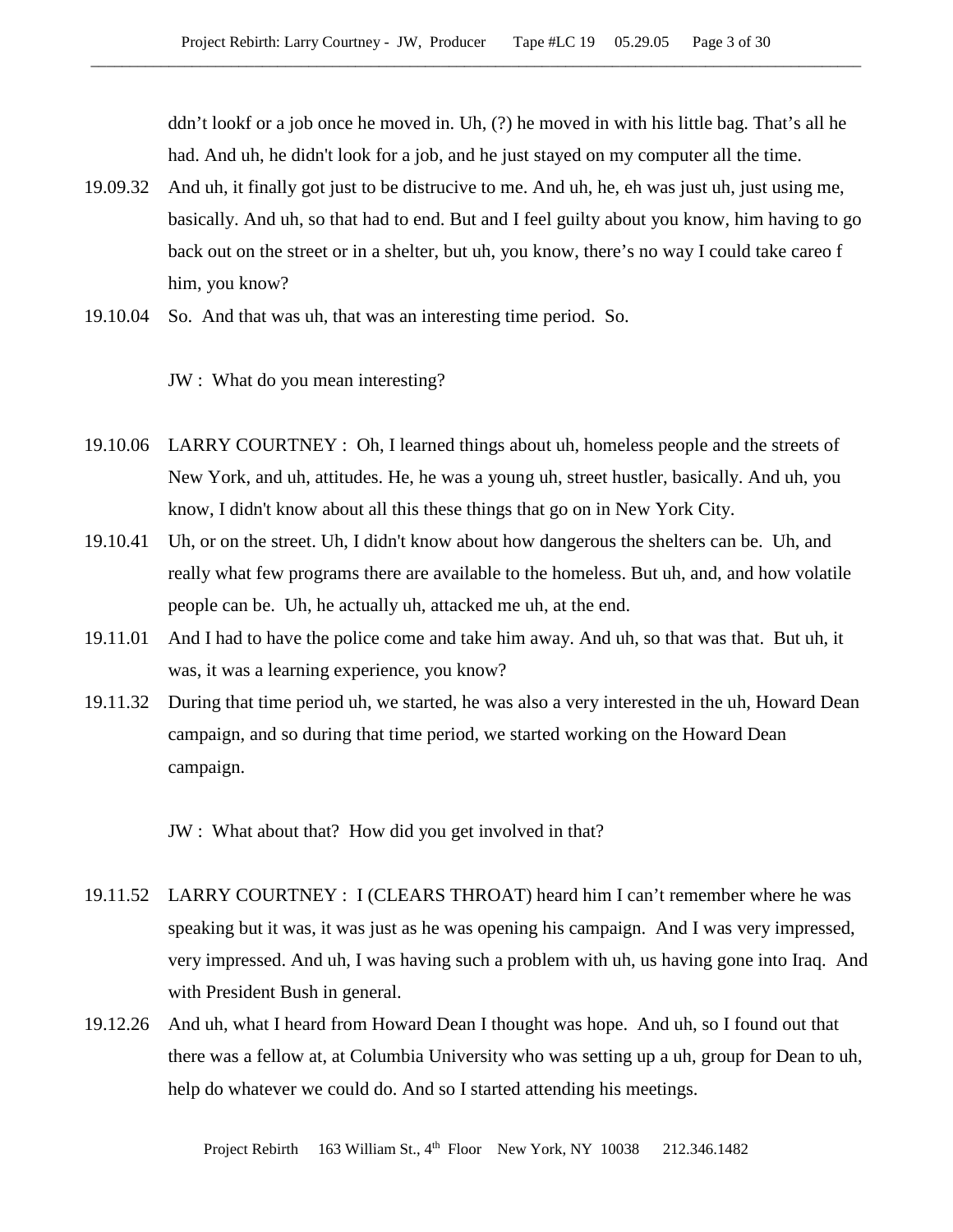- 19.12.57 And became very involved, I became the treasurer of the, of our group. And uh, we (?) named ourselves NYC for Dean. And I bought the web site. And we got the website set up and running and then uh, that was part of my contribution. And then uh, Dean came to New York for a rally. (COUGHS)
- 19.13.30 And uh, at Bryant Park. And so I went to the rally. And I was just terrifically impressed with what he said about education, and health care. And a lot of people thought that I was involved because he had signed the bill for civil unions in Vermont, and that he had a sort of a pro-gay stance.
- 19.14.00 And that, that's not true at all. I mean, he was not anti-gay. But he was basically the spiel was went through the uh, legislature of Vermont, and he basically just sort of had to sign it. But uh, but I was impressed, like I said, with his education and health care uh, and, and inclusion.
- 19.14.31 Uh, which is something I didn't feel that the Republican party was doing. I felt that they were a party of exclusion. And uh, so I liked what you know, what Dean stood for and what he was fighting for. And I supported him 100%, and I bought buttons and tee shirts and hats and distributed them and we did voter registration, we did fund raisers.
- 19.15.06 Uh, anything that, that we could do to get, get his message out. Uh, unfortunately it didn't work. So but I would, I would support him again if he ran again. And now he's chairman of the Democratic Party or the Democratic National Committee actually, so I don't know what he'll do. But.

JW : Is the part of Gene that's in you coming out evidenced in the Howard Dean support?

- 19.16.37 LARRY COURTNEY : Well, I think that uh, it started, really, with uh, Lambda and with my fight for the worker's comp benefits. Uh, I had never done a television interview before or you know, uh, anything like that. And uh, suddenly it was just uh, you were pushed into that 15 minutes of fame kind of thing.
- 19.17.02 And uh, so I, that was the beginning of it, and then Dean was just like an extension of that. And uh, but it, it felt good to uh, be really pro-active, instead of just kind of following along which I uh, with Gene, that's what you did (LAUGHS).
- 19.17.34 You know, he was just out there in front all the time, so. But uh, it felt good, and uh, even though after Dean's campaign and, and I moved, I moved right at the very end of the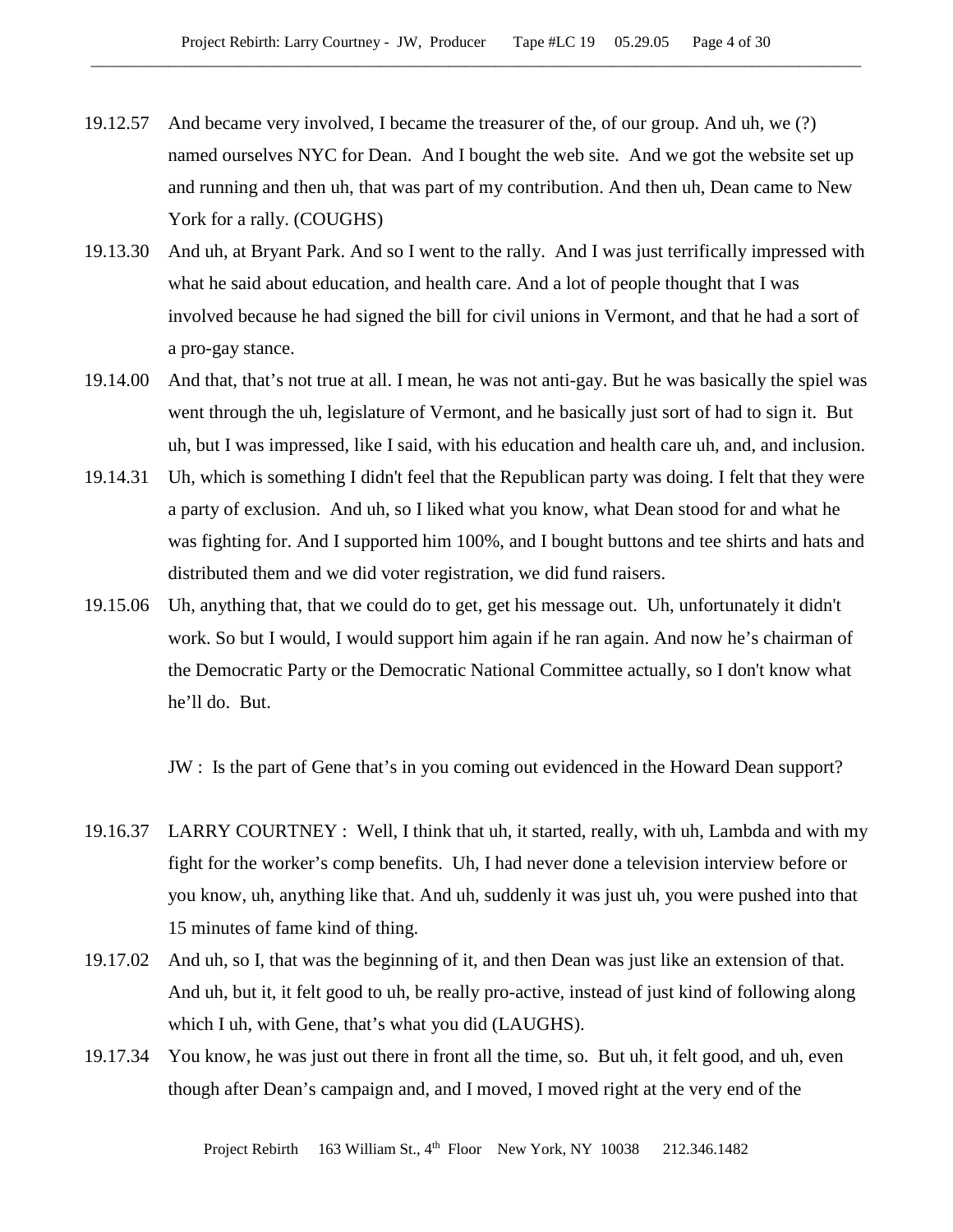campaign, and uh, getting here and, and has kind of well, I, I just haven't gotten into anything here.

19.18.08 Like I (STUTTER) think I will. Uh, and I didn't have really time to be involved in the, in the gubernatorial recall here. But uh, I think that (?) you know I feel very strongly that I'll go that direction. I'll be more involved in, in uh, politics, not that I want, you know, and to just, just in helping uh, but uh, it's just uh, I don't (?) want to just sit around and let everybody else do it anymore, you know?

### (OFF CAMERA REMARKS)

JW : Why did you leave?

- 19.19.51 LARRY COURTNEY : Actually it was uh, it was a boom thing. Uh, in July of 2003, yeah, I get my years mixed up uh, I came to California to see my new grandson who was born in, in May. And I came in July, because I figured they needed some time to kind of adjust to the baby situation and what not.
- 19.20.24 And uh, so I spent, I spent a week in San Jose with my daughter who, who has moved here about uh, 5 years ago, I think. And then I went up to the Lake Tahoe area to stay with uh, my son and his wife and their baby. And Heather, my daughter, went with me. And oh, and, and my son from Maryland flew in just before we left, and so we (?) the three of us went up together.
- 19.21.07 And you know, it was this getting acquainted with the new grandson and you know, and he is so adorable. And uh, one evening, the uh, three of us, four of us uh, all three children and myself and my son's wife was there.
- 19.21.30 Uh, we got to talking. And uh, they, they were saying why, you know, why are you staying in New York? You know, we live clear out here on the uh, the west coast. And you know, you're gonna want to see the baby and all of that.
- 19.21.58 And uh, so anyway we had this long, lengthy conversation. And I said, maybe you're right. You know, why am I staying in New York now? I have a job, but uh, there's nothing really there for me in New York except (?) I have my friends. (CLEARS THROAT) But uh, so we talked about it quite a bit.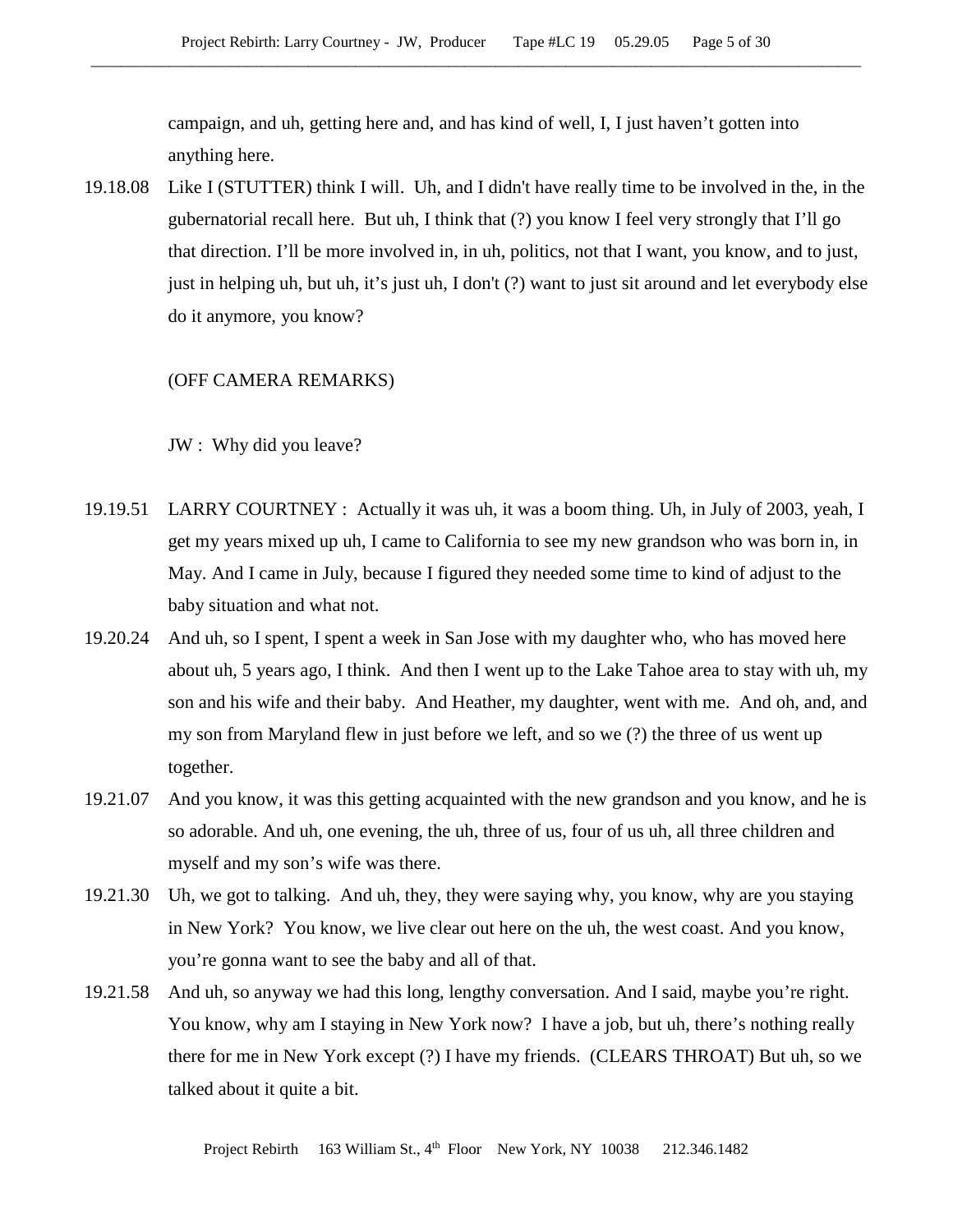- 19.22.31 And uh, we finally came up with what we called our two-year plan. That by the end of two years, I would be living in California and my son in Maryland would also be living in California. And I remember distinctly Heather saying, Dad, I didn't think we would ever get you to leave New York.
- 19.22.58 And my response to that was, well, thinking about it really seriously thinking about it, New York was Gene's town. You know, it was very active, very you know, a lot of theater, a lot of you know, it was uh, although I (?) really enjoyed that myself. But it was really Gene's town. It was his kind of place. And uh.

JW : But you brought him up there?

19.23.30 LARRY COURTNEY : I did, I did. And uh, 'cos he grew up in DC. Uh, I somehow I think that he would have found his way to New York one way or another with, with or without me. But uh, so I, I decided that uh, I'd rather be closer to my kids. And uh, instead of waiting two years, I actually made it in less than a year. Uh.

JW : It was just a few months?

- 19.24.08 LARRY COURTNEY : Well, we had the meeting uh, or this discussion in July. And then I actually made the move uh, the end of March uh, the following, you know, the next spring. Uh, and it was faster than I expected, yeah. But uh, I just had kind of, I kind of worked things out you know, look at my budget, look at my finances.
- 19.24.35 Uh, can I do this, when can I do it? You know, do I need to work for another two years and then go, or? And it just, it was just more important for me to, to b e around the kids and uh, you know, I'll (?) be 60 this year, and it's not, you know, I don't want to miss out (CLEARS THROAT) on Gareth's childhood the way I missed out on my granddaughter's.
- 19.25.09 And she only lived 4 hours away but uh, with their schedules and my schedules while I was there in New York uh, although we saw her quite a lot, but not as much as I would have wanted. And certainly not as much as I've seen, you know, with my grandson.
- 19.25.28 Uh, but it was, it was a move that uh, I think was just needed to be made. And uh, I don't look back at it. I don't miss New York. Uh, there are times when I think about oh, this new,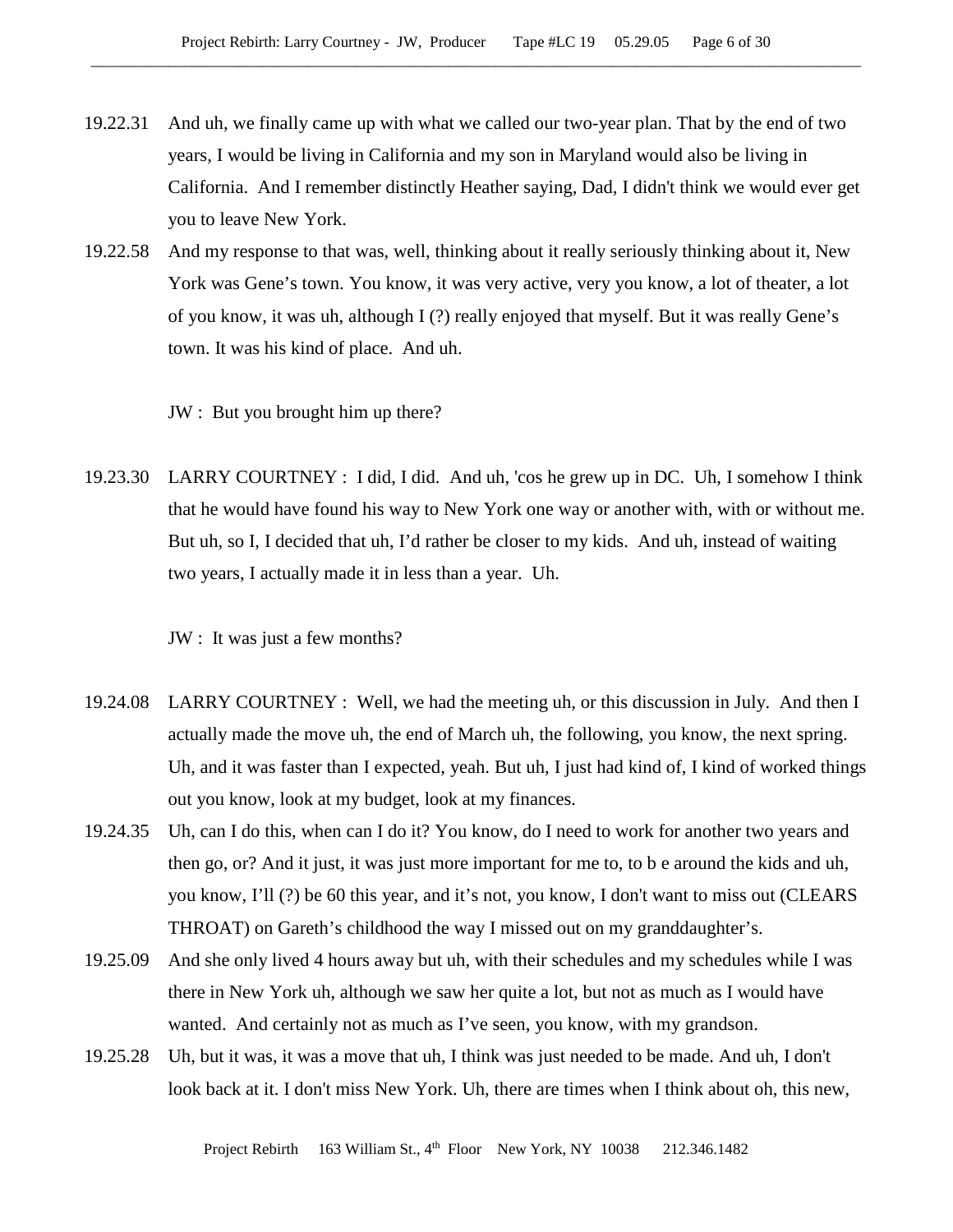new play is opening or a new musical is opening and I'd like to be there for that. Or my friends in New York uh, but the lifestyle I don't miss at all.

- 19.26.01 I don't miss the frantic running and pushing and you know, the subways and uh, well, the subways I kind of miss (LAUGHS). 'Cos they're so convenient. But uh, it's, after September 11<sup>th</sup> uh, something happened to me in that (CLEARS THROAT) I just can't be in a hurry anymore.
- 19.26.36 It just, you know, people like you go to a doctor's office and, and you have an appointment at 3 o'clock and the doctor doesn't really see you until 3:45. You know it doesn't bother me anymore. I just am not in a hurry. It just and this lifestyle out here is much slower-paced.
- 19.27.01 Uh, I like walking into a grocery store out here and somebody saying hi, can I help you or did you fid everything you needed or whatever. That's not, you don't get that in New York, you know? Uh, I, I'm really glad I made the move, really glad. And like you said, when the last time we talked uh, I planned to say in, in New York.
- 19.27.30 That was but uh, you know, part, the real turning point I think was just seeing my grandson and realizing that I didn't want to spend years away from him. And uh, so uh, I, I just made the move much faster than I expected. You know, and I had worked it at the company in New York for 16 years.
- 19.28.01 So I think it was time to uh, do something else.

JW : What was your thinking on your last day there, even though you were in the heart of New York?

- 19.29.03 LARRY COURTNEY : Uh, ok, about missing. No I can say occasionally uh, a show opening or I'll see something on, on television about (?) what's going in New York, whatever. You know, I I'm anxious about Ground Zero and how the progress about that.
- 19.29.26 But uh, having just lived her uh, in a little over a year uh, and not really having, having been here very much in that year but uh, I just am, I really enjoy the quiet. You know, I uh, living on  $42<sup>nd</sup>$  and  $8<sup>th</sup>$ , and it was never quiet, never.
- 19.29.55 And uh, it was an old apartment building uh, with old windows and so you, you heard the sounds of the, the taxis and the fire engines and everything. Here my apartment faces a courtyard, it's quiet. Uh, and I just, I really just feel the, the pace. I mean, if I walk down the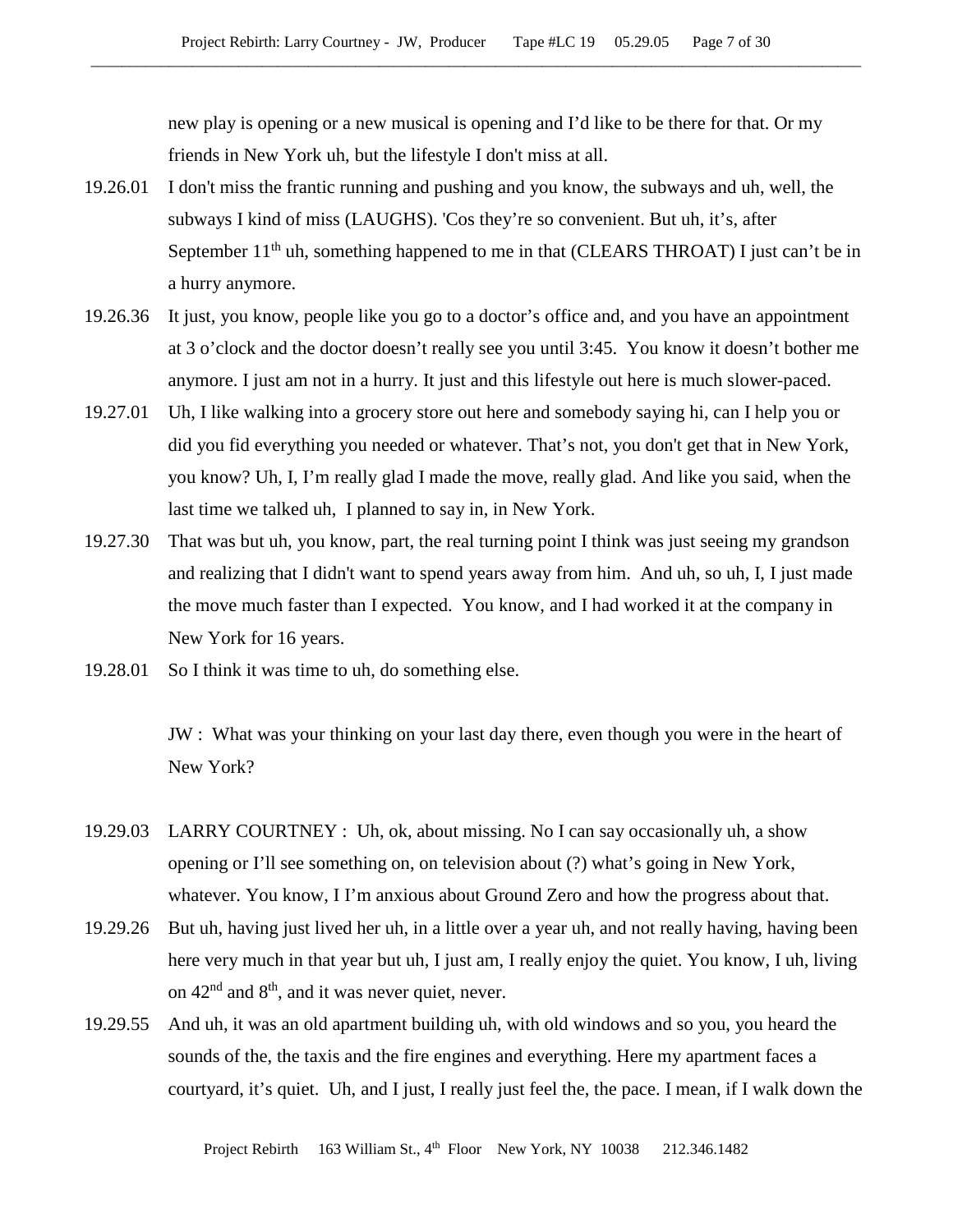street, I'm not in the middle of you know, a herd that's just trampling along to get to wherever they have to be.

- 19.30.30 Uh, and now I drive my car to the grocery store instead of walking. Or uh, or, or I take the car instead of taking the subway. Uh, the subways were convenient, I must admit, but uh, (CLEARS THROAT) uh, as for going back, no I don't think so. I don't.
- 19.30.59 I never say never. Because (?) after the move I made here, which I didn't expect to make uh, but I can't see myself uh, moving back to New York. I, I'm I like the pace here. And I, frankly I don't think I can keep up with this you know, the herd mentality in New York. It just is uh, too much.
- 19.31.35 So I don't, I can't imagine myself going back, but like I say, I never saw never.

JW : What has happened since you've left?

LARRY COURTNEY : I have. When I first got here, I got here in uh,  $(\sim JW)$ 

- JW : What about the trip out here?
- 19.32.05 LARRY COURTNEY : Well, I didn't at first I didn't. I, when I left New York in my car, I drove up to Connecticut, and I left my car there because I didn't know what to expect out here. And I uh, I also wanted to drive across country in nice weather uh, what I thought was going to be nice weather, later in the year than in March.
- 19.32.32 Or April. And my daughter was getting married uh, the end uh, of May. So I wanted to get out here and kind of see what I could do to, to help them and to get established and what not. And uh, so I came out and I flew out from Connecticut uh, actually from JFK in uh, April.
- 19.33.01 And uh, I found my apartment and uh, actually had my furniture delivered on the  $15<sup>th</sup>$  of April on uh, but in the meantime, I was helping uh, Heather and David with their wedding plans. And we had a lot of work to do in their backyard because they were gonna have a party in their backyard (?) uh, two days, uh, two nights before the wedding.
- 19.33.30 And uh, so just, just keeping really busy with the (?) you know they moved my furniture in and I knew that by the end of May I had to have that apartment in order, because I was gonna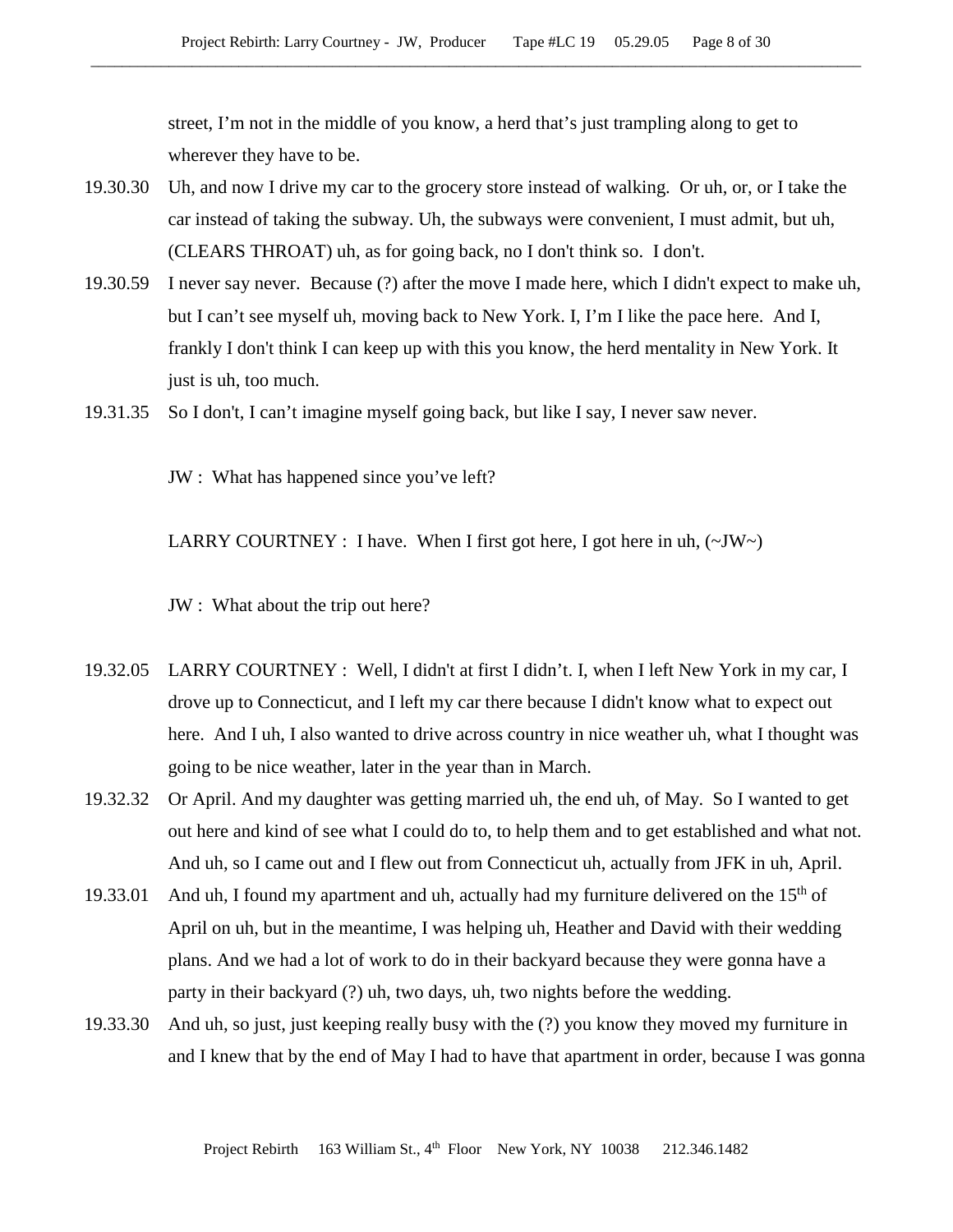have several people staying with me uh, so I was busy with the apartment. Then came the wedding.

- 19.33.57 And then uh, it was time to come back and uh, or go back and get my car. So I flew up to Portland, to visit with my brother for a week. And then from Portland, I flew back to, to JFK and went up to Connecticut and stayed with my cousins in Connecticut for a couple of days. And then I started the drive across country. And I uh, I said, well, I, at first when I started thinking about the drive, I thought uh, (?) it'll probably take me a month.
- 19.34.44 But uh, I just allowed myself as much time as, as I needed. It was the first time I'd ever been able to do that, you know? I mean, when you have a job that you, if you get two weeks off, and uh, even though I had, I had earned 5 weeks of vacation you know, (?) for several years, you can never take more than two weeks at a time.
- 19.35.08 So I just decided I, there are several things in this country that it have not seen. And I would like to be able to say someday that I,I saw this country you know? And so I uh, went up to Niagara Falls to start with.
- 19.35.30 And uh, stayed a couple of days in Niagara Falls. And then from there I went up to Toronto. And I'm not really sure why I went to Toronto. I just decided to go there. I heard it was a pretty city, and uh, even though it's not like uh, it's part of the USA but it's something that I wanted to see.
- 19.36.00 And then I went uh, over to uh, Wisconsin. And I stayed for a week with Ollie's partner. He, he and his mother live on a nice place in Wisconsin. And uh, Ollie was supposed to be there, but he had gotten delayed in New York and so uh, I stayed a week and then I left.
- 19.36.31 Uh, but that as, that was nice, that was very, very nice. And then I drove uh, through Wisconsin, and Michigan and on into uh, maybe I'm doing that backwards. But and uh, went over to South Dakota to see Mount Rushmore. And go through the Badlands of South Dakota.
- 19.37.00 Uh, And I drove down and, and all this time the weather was beautiful, just beautiful. Uh, then I drove down to Nebraska. And I have two sisters and a lot of family in Nebraska. And so I spent a week with uh, my sisters and my family and uh, and it rained every day. Every (LAUGHS) day, hard.
- 19.37.32 I mean, Nebraska thunderstorms are you know, I mean, you, you can expect hail at any minutes. As a matter of fact my sister (?) had just had uh, an assessment on her roof from the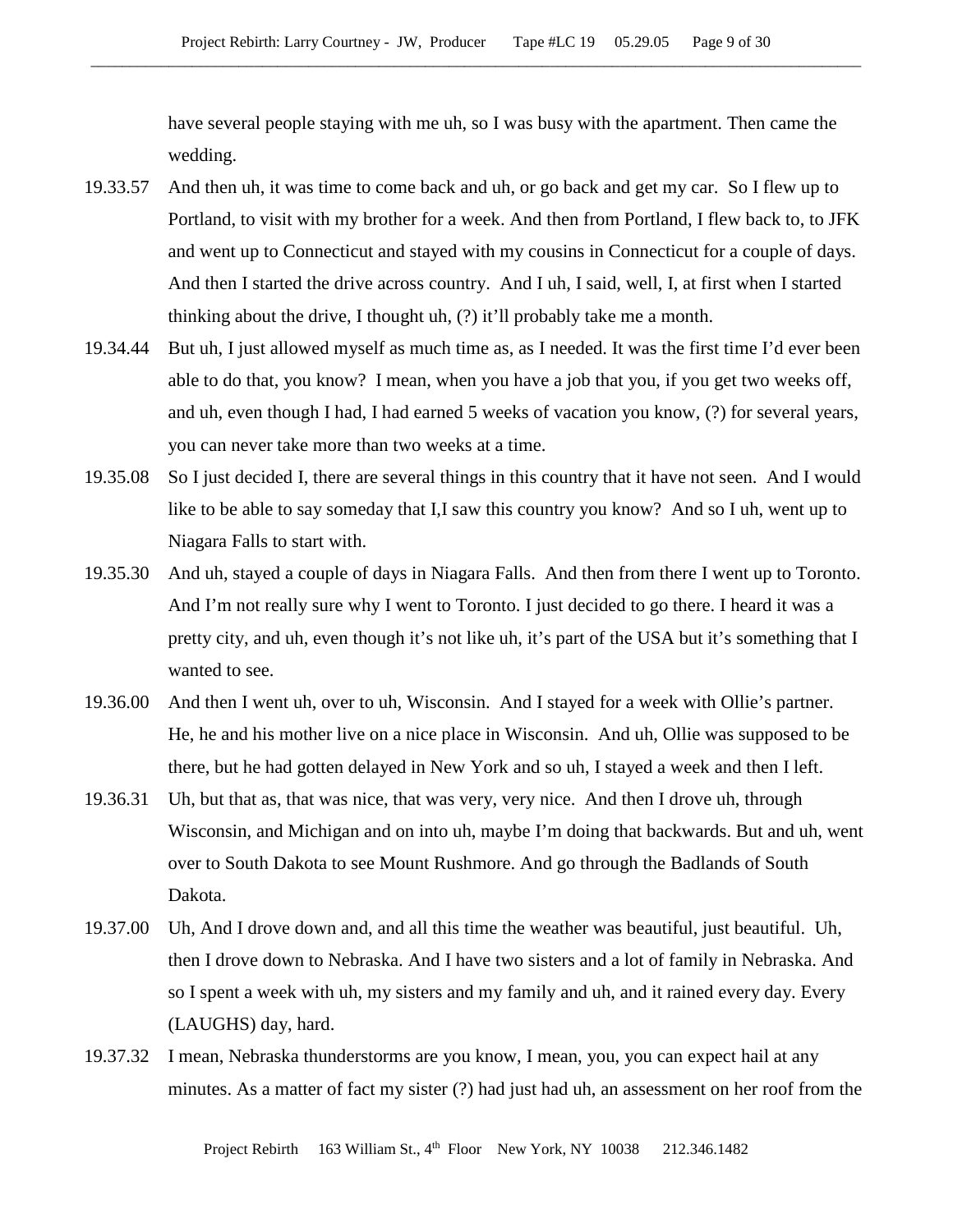last hail storm. And it'd torn off a lot of her roof. And, and uh, this, that was just like an epidemic. There was, all these roofs were just shot. Cars had big dents in them from the hail. And uh, so it rained all the time I was there.

- 19.38.04 And the day I left, I was gonna go uh, I was headed for Oklahoma. And uh, I had one of the worst thunderstorms I can remember uh, just so that I was actually , my car was hydroplaning because it's a little car and, and uh, but still, I mean, it was, the, the rain was coming down so hard.
- 19.38.32 And uh, I got into Kansas. And I just happened to tune into this radio station that was in the area. And they were giving out thunderstorm warnings with hail the size of golf balls. And tornado watch. And I thought, here I am in this little Miata, out in the middle of the flattest state in the Union. And we have you know, a thunderstorm and tornado warnings.
- 19.39.01 So uh, I drove through that (?) and I guess about 5 o'clock, I finally found this little town that had, had a motel. And uh, I(?) 'cos I just had been fighting the rain and everything. And so I stayed and the next day it was beautiful. Uh, didn't get the tornadoes, didn't get the hail.
- 19.39.30 So uh, I drove (?) down on down to Oklahoma City, and by the time I got to Oklahoma City, it was about 98 degrees. And uh, just incredibly hot. But uh, I finally found the Murray Building site, and uh, so I went through that, which was extremely emotional.
- 19.40.06 And uh, I just sat on one side and, and looked at the chairs for a long time, 'til I was sort of baked. And uh, so then I,I uh, I was going  $(\sim I \sim)$

JW : What are you thinking about right now?

- 19.40.39 LARRY COURTNEY : Those little chairs. You know, my grandson goes to daycare. And I just think about all those children who went to daycare there. That day.
- 19.41.00 And uh, I thought the whole monument was really incredibly simple and very moving, but just thinking about those little chairs that they have. Uh, that was, that was hard.
- 19.41.26 Uh, and, you know, that, I mean, that memorial would be hard anyway because of what had happened in New York. Uh, and to think that that was the first really domestic terrorist act in the United States. Uh, it (?) kind of put, you know, kind of put the two together for me. Oklahoma and New York and Pennsylvania.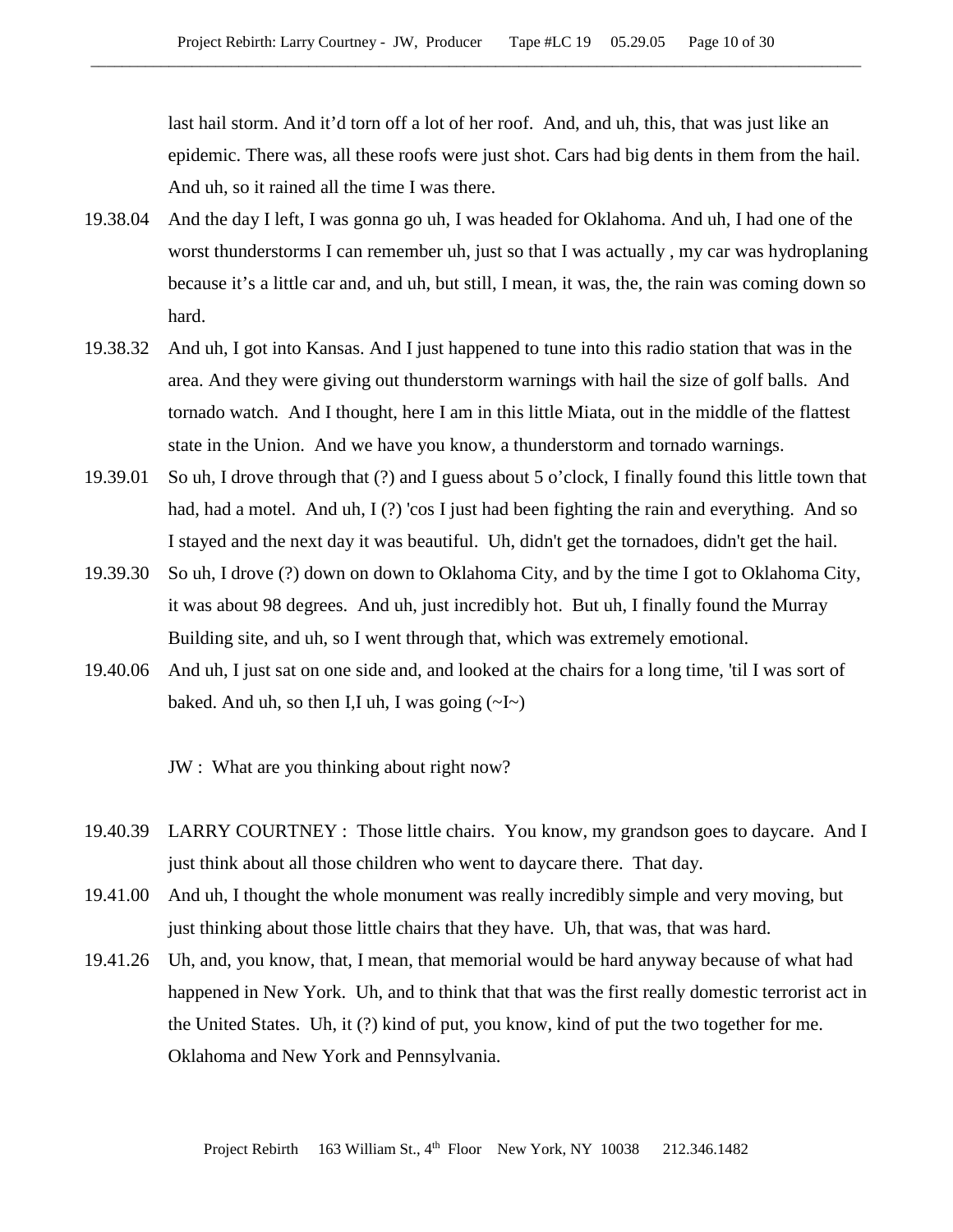19.42.02 Uh, And uh, like I said, just those little chairs were just uh, incredibly moving, incredibly moving. (PAUSE) But uh. So I, I left.

JW : What do you mean by putting the events together?

- 19.42.31 LARRY COURTNEY : Well, sitting there uh, in Oklahoma, was like sitting down at Ground Zero, for me. Uh the emotion was so strong in Oklahoma. And I don't think had uh, 9-11 not happened, I don't think it would have been nearly as emotional for me to be in Oklahoma City.
- 19.43.14 Although as I say, those little chairs are just heartbreakers. But uh, (?) because of 9-11, and then seeing you know, this site that's just, I mean, there was a building there.
- 19.43.33 And uh, it just tied those two emotions together somehow. Uh, because I could, I could sit there and look at those little chairs and think about what I had, what I had seen at Ground Zero, you know, the devastation that was there.
- 19.43.56 And uh, it, it just, it just like I say put, I guess put things into perspective and, and you know, I, I had been so involved in what happened at 9-11 that my mind kind of would think of those 2400 people or whatever final, final count was, at Ground Zero.
- 19.44.24 And that's you know, that's all I kind of uh, I didn't even think about the Pentagon and Pennsylvania very much. Uh, knew it was all tied, you know, all happened the same day, but uh, I was so focused on the towers coming down and you know, and Gene not coming home that Oklahoma City was kind of like uh, I know that happened, but you know, it's not, It's not the magnitude of what happened in New York.
- 19.44.58 And it's not the magnitude, but it was when I was witting there it was the same magnitude. Smaller numbers, smaller area, but it was the same kind of act. And uh, you know, it was just, jut so incredibly sad to think that someone would do that, you know? Uh, and, and the same rationale as uh, those people who flew the planes into the buildings.
- 19.45.32 I mean, how incredibly sad that somebody would do that. Uh, so I think that's what really uh, it kind of put Oklahoma in perspective for me. And uh, and it was much more powerful than I thought, than I expected it to be. I, I think that was it. I think I was uh, so, so overwhelmed.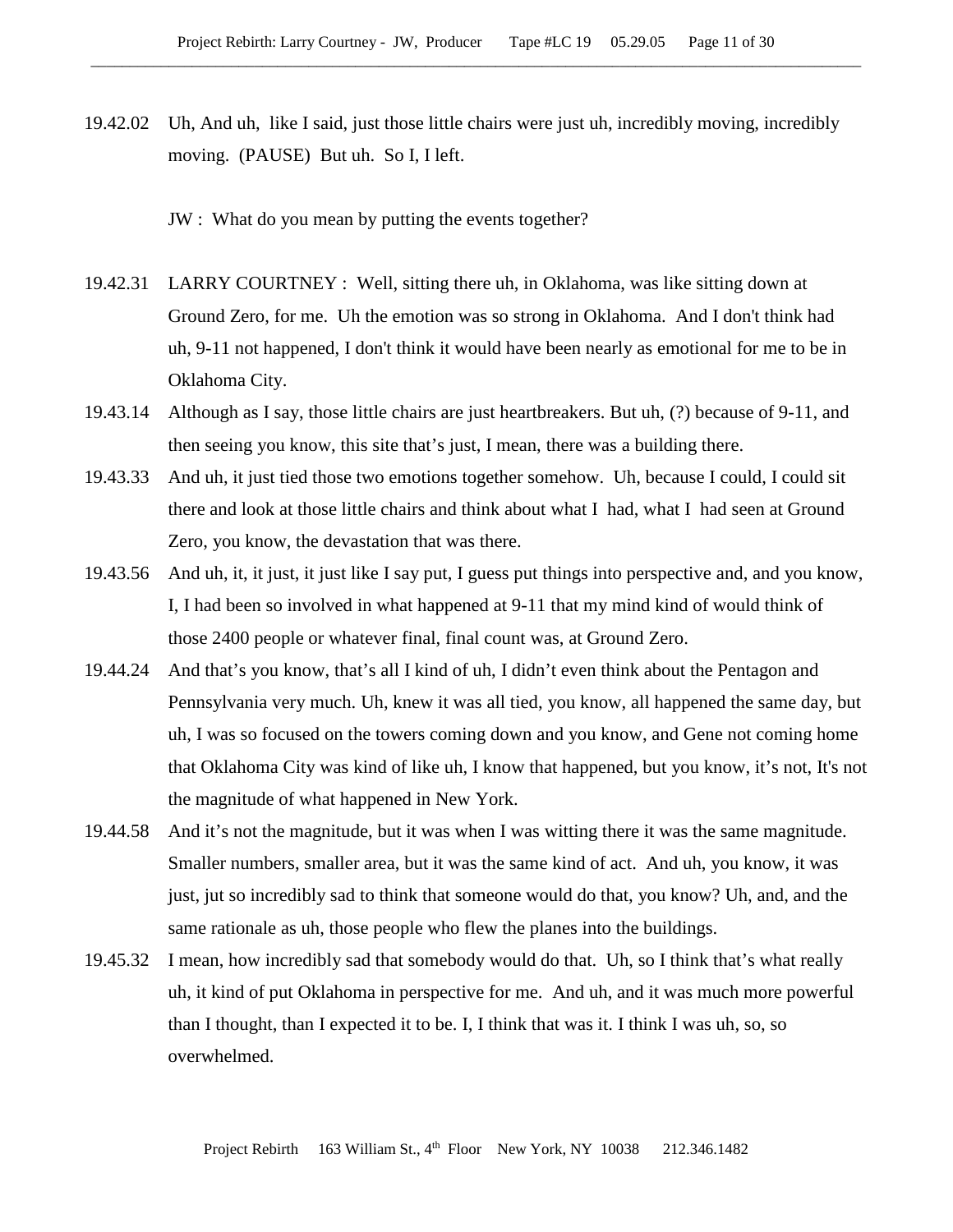- 19.46.03 And I hadn't expected it. I expected to you know, look at the, the monument that's there and have, have feelings about it, but I had, I did not expect it to be so strong. And the only reason I think it was so strong is because it was of the tie to 9-11. Uh, it, it was just uh, it just overwhelmed me much, much more than I expected.
- 19.46.38 Uh, I,I just hadn't kind of set my mind to that. But uh, that's pretty incredible. And I probably would never have gone to Oklahoma. If it hadn't been for 9-11 because I'd still be living in the apartment with Gene in New York, you know?
- 19.47.10 I doubt that had Gene lived uh, I would have ever made the decision to come to California, because I don't think he would have wanted to come. Uh, that, at least not yet, you know. Uh, maybe when we got older and uh, but if he had lived I, I think that we would, I would still be in New York. But uh. (PAUSE) Yeah, I know we would (LAUGHS).

## 19.48.11 END OF TAPE # LC19

## 20.01.00 PICTURE UP

#### (OFF CAMERA REMARKS)

JW : Where did you go next?

- 20.01.00 LARRY COURTNEY : Ok, after Oklahoma I had planned to go down to Texas. And visit uh, my ex-in-laws. I had seen them at the wedding, my daughter's wedding. And they had invited me down. And so I planned to do that and then go all the way down to uh, the almost the very tip of Texas, down at South Padre Island, 'cos I have some very good friends down there.
- 20.02.01 And, uh, his wife's not, not doing well. And so I thought I'd go down and see her. But I with all the remain that (STUMBLE) I had encountered in Kansas and everywhere and I was hearing on the radio that there was all this flooding in Texas and you know, Houston had floods and Dallas had floods. And I thought, well, I'm, I'm just not gonna do that. I'm not gonna take that chance.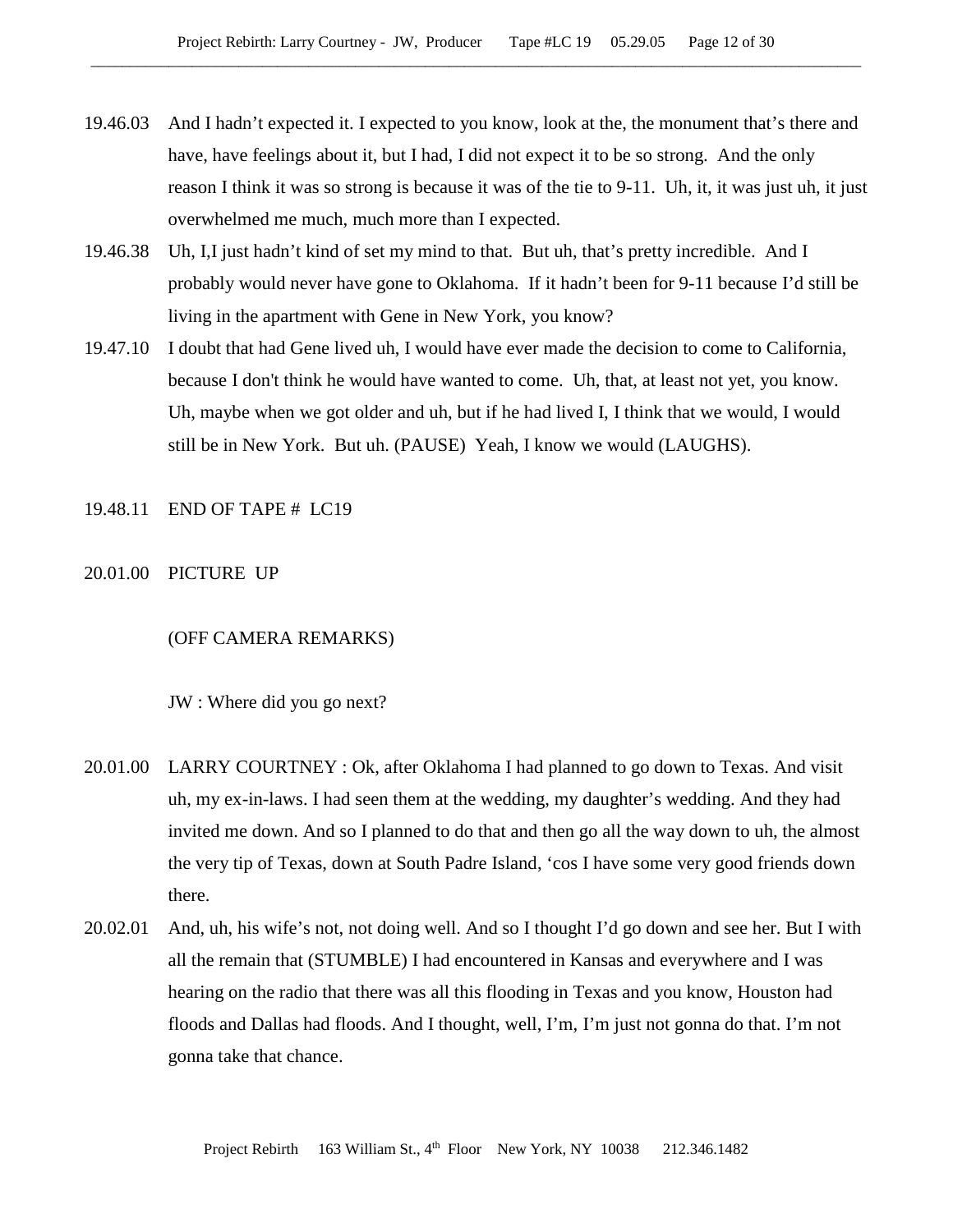- 20.02.31 So I headed west from Oklahoma. And uh, wend through New Mexico and Arizona. And uh, I wanted to see the Hoover Dam. And uh, I even thought about stopping in, in Las Vegas for a couple days.
- 20.03.01 But I decided that uh, I really would rather just get back up to Lake Tahoe to see my grandson again. So uh, I drove through the Nevada desert, I don't know whether that's the Mohave or what it is, but I've never seen anything so desolate in my life. (?) they didn't even have sage brush. Just, it was just incredibly desolate.
- 20.03.28 And I spent a whole day driving through that, but then I got to Lake Tahoe and , and spent another week with the family up there. And then came back to San Jose to kind of start my life. But uh, uh, I've ended up traveling quite a bit. I, I go to Tahoe at least probably every other month and spend a week or 7 days sometimes up there.
- 20.04.00 And uh, and I sort of got trapped up there at Christmas time 'Cos we had 10 feet of snow, so I spent an extra week up there that I hadn't expected. And uh, then after Christmas I came back to uh, San Jose.
- 20.04.27 And my brother came down with his Viand and we took off again for the deserts of Arizona and California. And we spent about  $5\frac{1}{2}$  maybe 6 weeks just traveling. I had a sister who lived in Yuma and we spent uh, about 5 days with her. But then we just went through the deserts and the Indian ruins and uh, Biosphere 2.
- 20.05.00 Just anything that kind of caught our eye that we wanted to see. Uh, my brother had been to some of these places before, but uh, uh, he was amazed because the desert was totally green they'd had so much rain there. That all the deserts were green and flowers and uh. So I, I really enjoyed that trip. And uh, again  $(\sim I \sim)$

JW: You really did like that trip.

LARRY COURTNEY: Yeah, I did.

JW: What about the trip was different?

20.05.36 LARRY COURTNEY: well, that's, what as part of it. Uh, one of the things I didn't mention about the drive across the United States which I had anticipated you know, since I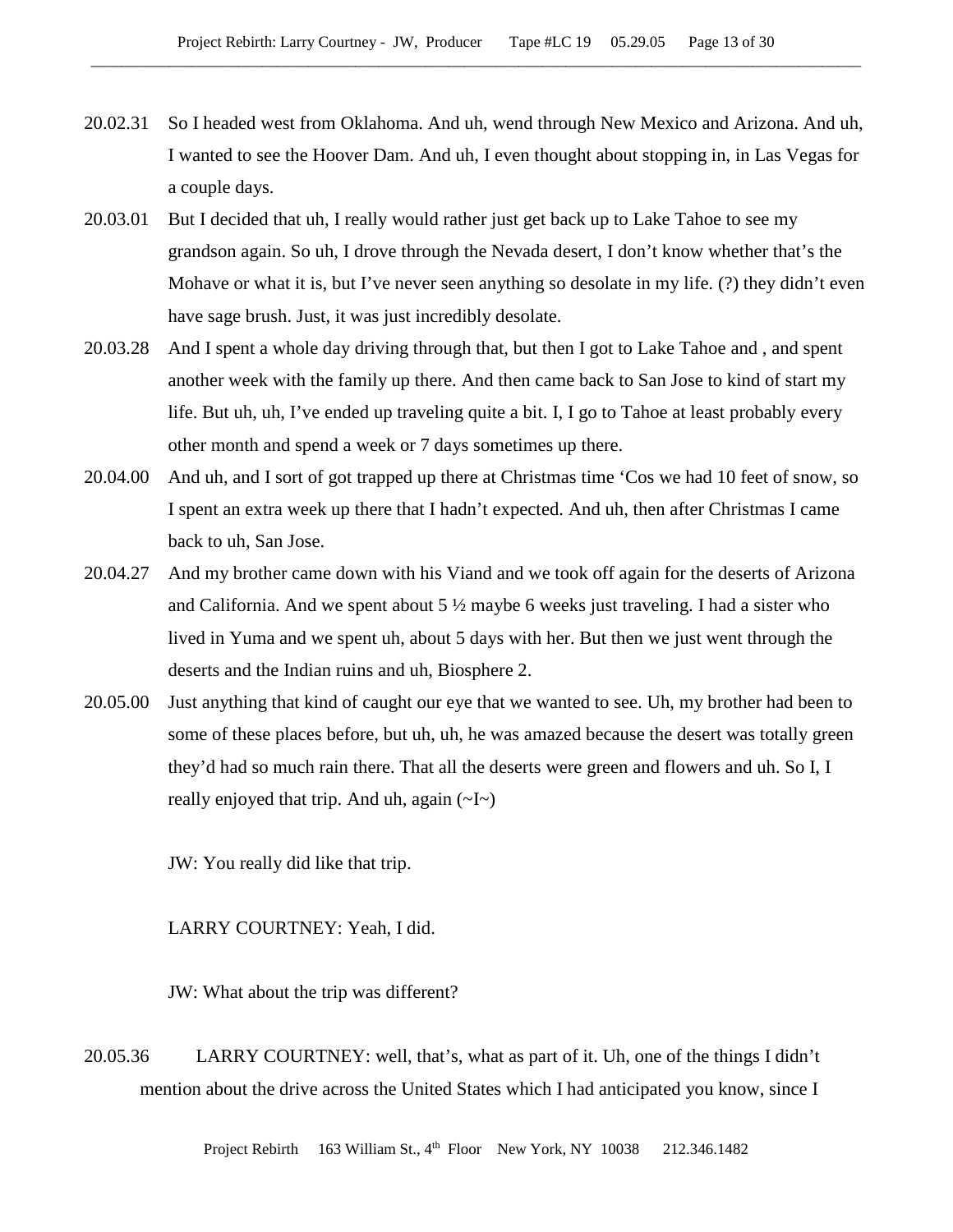finally decided to, to do this, and I had so looked forward to seeing all of these things. But when you're by yourself, and you see something like Niagara Falls.

- 20.06.02 You see it's beautiful and you know, and then you see it at night with the lights it and everything, and you want to turn to somebody and say isn't that gorgeous or you know, and talk about it and uh, Mount Rushmore, is it as majestic as you thought it was gonna be and but seeing all that by myself, it was OK. It, it's nice, you know, that's pretty. Uh, and with no conversation.
- 20.06.30 Whereas the trip (STUMBLE) to Arizona my brother and I sitting you know, in the front seats of, of this big RV and talking about everything we saw. And uh, and too, reconnecting with him. His wife died two weeks after Gene. She had cancer. And uh, so it (?) was a really reconnection with him. And uh, which was really good, really good. Uh.

JW: What were the highlights?

- 20.07.12 LARRY COURTNEY: Uh, yeah uh, well, we, we uh, toured the uh, ruins of Casa Grande, the uh, Hokum Indians. Uh, who lived there until about uh, uh, they estimate about 1450.
- 20.07.35 And then they just suddenly disappeared, like the Pueblo people. Uh, and he and I both had such interest in this ruins because it was just, it was mud slapped together that was still standing after, you know, and , and they're still excavating they have, they think there's another floor down below what they, the level they are.
- 20.08.03 But uh, I don't know uh, it was just, it was really uh, almost a spiritual moment because uh, the, the way they had built, it was a 5-story building. Uh, made of mud. You know? And uh, it wasn't even adobe brick. This is just big splotches of mud pressed on and, you know, let dry and then another coat of mud and another coat of mud.
- 20.08.34 And uh, to see how they uh, did their agriculture and everything but everything about this building was built uh, like the pyramids or, or you know, some ancient cultures that uh, if you looked through a window, the only it was the only place you could look and it was uh, it pointed to like the uh, north star.
- 20.09.04 Or I mean, there was just, they had all this uh, astronomy going on in the construction of this building. It was place just so and uh, it was fascinating that these people built this uh, so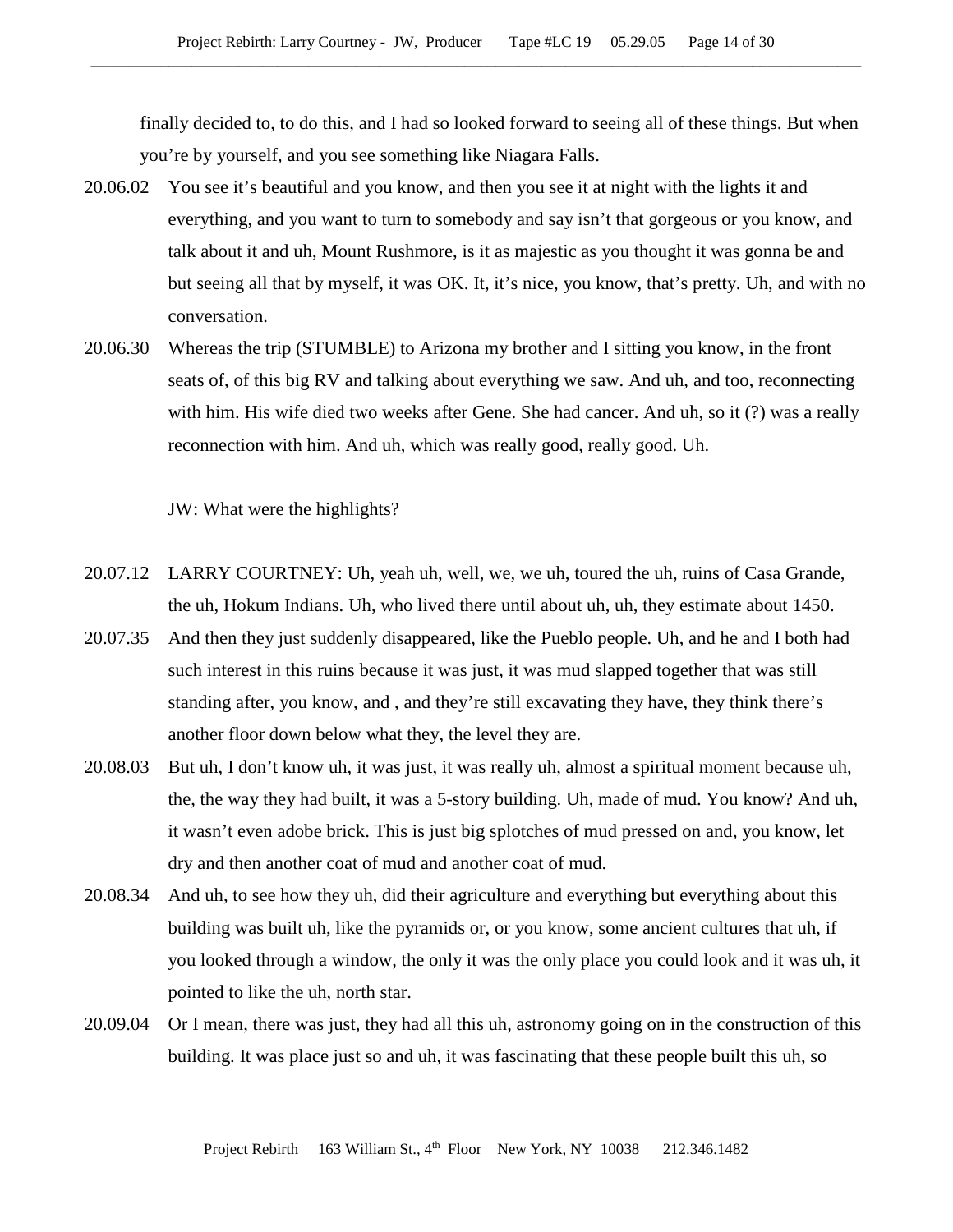many years ago. Uh, I'm, I like history anyway. And, uh, just to see that, you know, and, and my brother was just as excited about it as I was, which was great.

- 20.10.04 And uh, so it was uh, I, I think that was really a highlight. I mean, now we talk on the phone about once a week. And we (?) didn't do that before. I mean, with talked maybe every couple of months or something. But just to find out what, what's going on in his life and, and uh, uh, so I, I mean, he's 11 years older than I am.
- 20.10.32 And so I was kind of the little kid. As he was growing up. But uh, to be able to, to really reconnect like that. Uh, uh, I just discovered that family is so important. I mean, I always love, loved my family and, and everything. But uh, it is just so important. And uh, I have my youngest brother.
- 20.11.01 We're more or less estranged only because I have no idea where he is. You know? He's just kind of, he works on construction and he's kind of a drifter, and I never hear from him and I have no idea where he is. And so to be able to reconnect with my older brother in this way it really, it really means a lot. And then to see the, my family on my trip and whatever uh, it is it (?) I think that that's uh, that was the best thing about the trip.
- 20.11.34 And I mean, just, just to ride along and , and we talked all the time. You know, and I was a little hesitant to go with him. Because we have different political views. And he's very outright with what he thinks is right or wrong. You know, where I kind of have to look and say well, maybe. But he's very definite. You know, what he knows is right and that's all.
- 20.12.07 But uh, but it was amazing. We got, we never had an argument about anything uh, and uh, but we, we talked and , and it was really, it was really an exceptional time, I thought. You know?

JW: How would you describe visiting him after September  $11<sup>th</sup>$ ?

- 20:12:42 LARRY COURTNEY: Yep. We went uh, again in his RV uh, we went over to the beach for a couple of days while I was visiting him in there.
- 20.12.57 And uh, the RV had just like one queen-sized bed 'cos it had been you know, just his wife and him that traveled in it. And uh, I remember we parked uh, like at 6 o'clock or whatever and we went, we went some place to eat dinner, and then we parked in this RV park. And we played dominoes and then uh, we went to bed.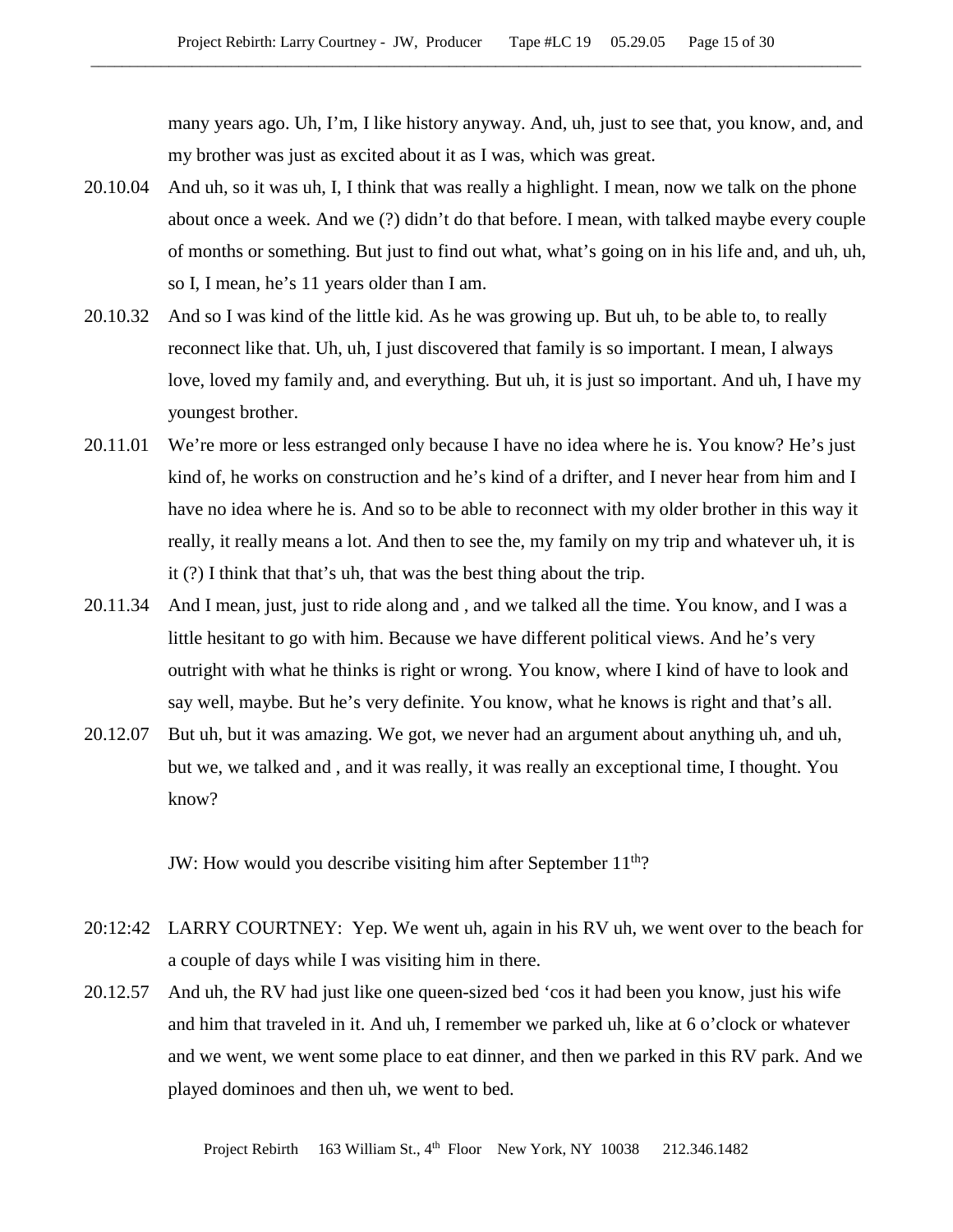- 20.13.27 And that as the first night since September  $11<sup>th</sup>$  that I slept through the night. Uh, and he said the same thing. That it was a first night since his wife had died that he slept through the night. And I am positive that it was because there was another person in that bed that you could hear breathing, you know? Uh, and I, after that visit and I went back to New York.
- 20.14.02 I uh, the sleepless nights were back. But that sleeping in that bed with somebody else you know, and, and on this trip, this last trip uh, we did the same thing. We had the queen-sized bed. And uh, I slept very well. We never woke up the whole night. And normally I'm awake 2 or 3, 4 times a night. But uh, (?) I just think it's that. You know?

JW : What about the first day you arrived here?

- 20.15.34 LARRY COURTNEY : Now I, it as, it's really funny because uh, non of that time was I scared. I was anticipating, yeah, but I wasn't scared or nervous about it, and which I don't normally a new situations will get me a little unbalanced. But uh, I arrived and it was like uh, a sense of relief.
- 20.16.04 I had enjoyed the trip, I had enjoyed the preparation of getting there and doing all of that. But it as like a sense of relief and I don't know why, but it was like I'm home. You know, I, I this is, I just felt I was at home.
- 20.16.29 This, this is where I was supposed to be and, and uh, it was just very nice to, you know, be in my apartment. Be able to have my kids over for dinner. Uh, just, it was just a real feeling of peace and, and being at home, being where I was supposed to be. Uh, I didn't expect that to happen you know, so soon or you know, I thought it would take me a little while to kind of get used to the idea of California living.
- 20.17.05 But uh, I really, really enjoyed it. You know, it, it's been much better than I anticipated. Uh, so I just uh, you know, I just like I say I just feel at home. This is, this is it. At least for now (LAUGHS).

JW : What (?)

20.17.32 LARRY COURTNEY : Well, I just uh, I don't know, I traveling again with Elden with that trip and everything and, and seeing you know, Pheonix and wherever we went. And uh, then coming back to San Joe uh, again for a second time uh, after a long trip.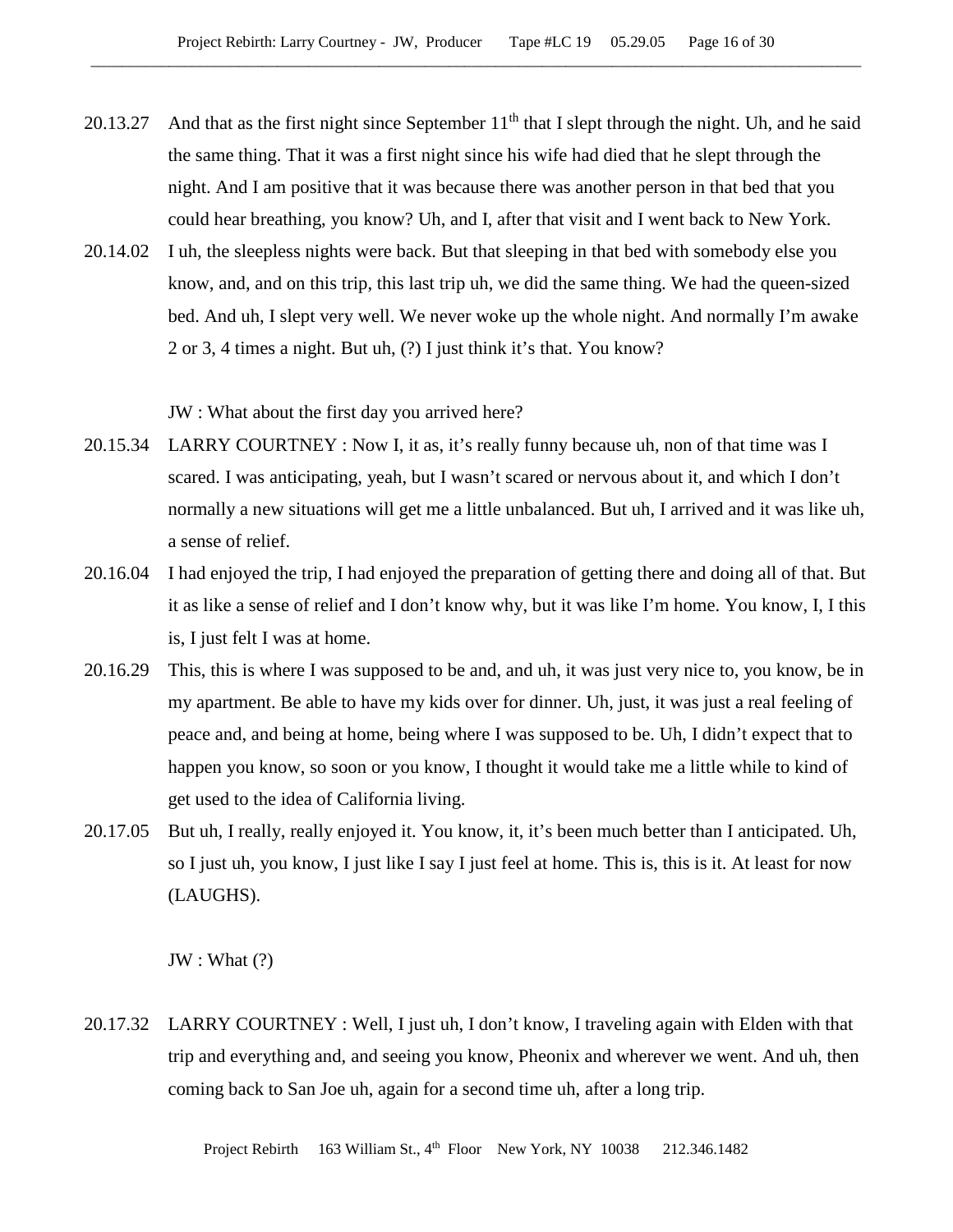- 20.17.58 Uh, it was (?) was just a relief and, and Ok, I can relax here. You know, I can, I can begin to build my life uh, whatever that means. Uh, and, and uh, it's gonna be interesting to do it here. You know? To start basically start over again.
- 20.18.33 Uh, and I haven't really done anything to uh, to speak of to, to accomplish that goal, to accomplish this new start. Uh, and I had kind of given myself a time line that I knew this, this week, this past week was coming. Uh, where we would all be together, and it was gonna be busy and a mess
- 20.19.06 And uh, so I'd kind of set my timeline as, as starting June  $1<sup>st</sup>$ . you know, I've got to get out there and see San Jose, you know, really kind of fit into the, (?) sphere of things. And uh, begin to meet people uh.
- 20.19.29 And right now my daughter and son-in-law are really the only people in San Jose that it know. And uh, there's the (?) (STOPS) Anyway, the DeFrank Center. Which is the uh, gay center of San Jose. It's only 2, w blocks from my house, and so I've decided to go and see if there's, there are programs. 'cos they're very active in the community.
- 20.20.03 See if there are programs where you can you know, maybe volunteer or, or meet uh, people and uh, I know they have discussion groups and things like that. And uh, it's time to you know, make an effort to make some, some friends here, you know? I love to cook. I love to be able to have somebody come over for dinner. You know?
- 20.20.29 Uh, or, or go to a movie together, you know, just anything. Uh, and not that I'm you know just terribly lonely. Uh, a little lonely, but not terribly lonely. And uh, it's be nice to kind of have a (?) a real nice group of friends in New York, you know, and I would like to have you know, be able to say I can do that her in, in San Jose.

JW : What's been the thing that has kind of kept you from doing that?

- 20.21.17 LARRY COURTNEY : Well, partly the travel. And partly the kids. Uh, I've kind of put my life on hold to make sure that theirs is, their, Heather and David go started well.
- 20.21.35 And that Pat and Lahr are doing well in lake Tahoe. And uh, I realized that when uh, I knew that I was uh, they were coming down for this week. Because of all the birthdays and anniversaries and what not. And celebrate them altogether.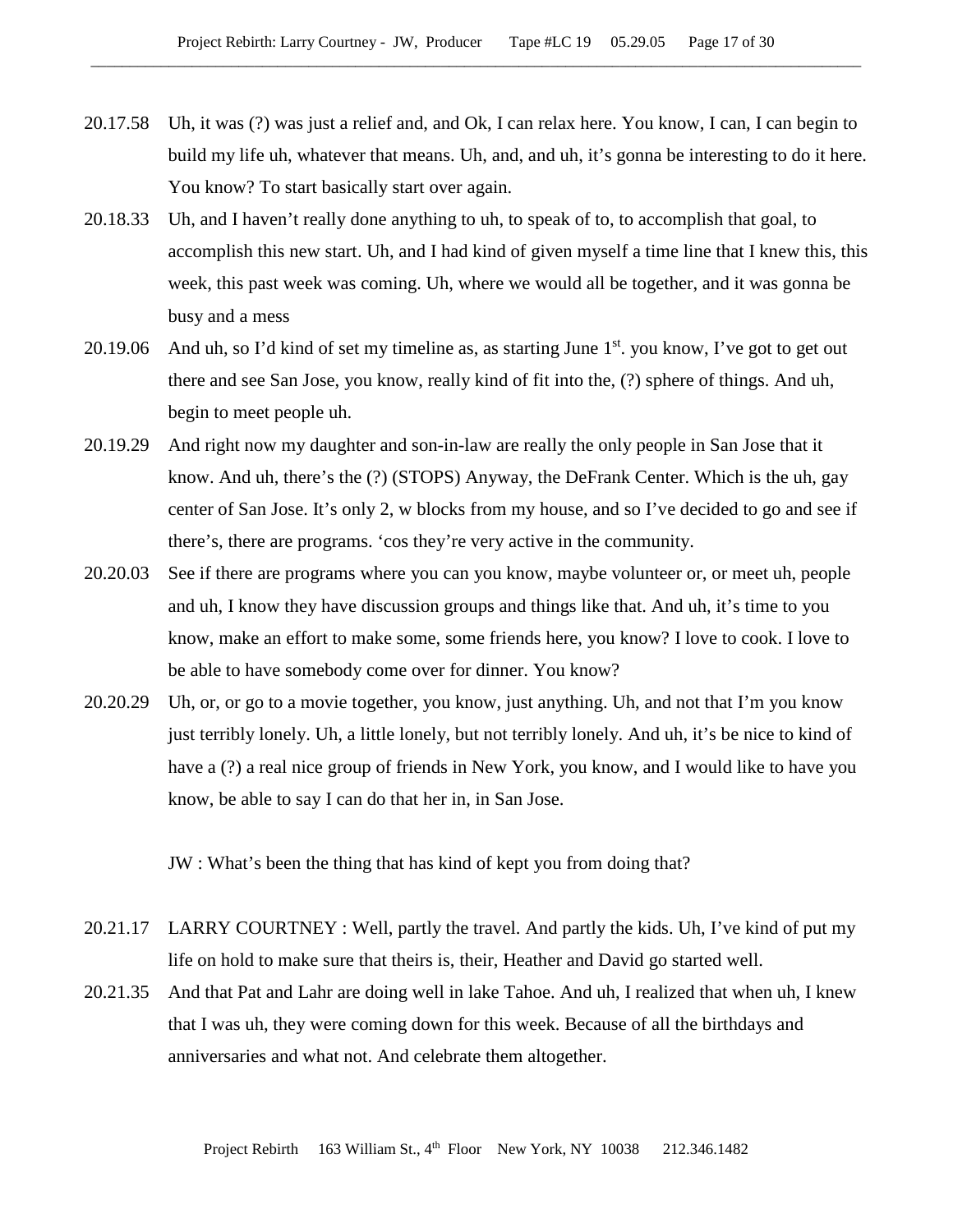- 20.22.00 And then Laura asked me, she called and asked me if I could come up the week before. And stay with them. And help Patrick uh, build this or ort of child-proof their deck. 'cos they had moved into a new house and now that the snow has melted on the deck, they can the uh, railings are about almost a foot apart.
- 20.22.32 And so uh, their 2-year old could go right through those. And there's quite a fall. I, I mean it's half a story, which is not too much for us but for a 2-year old, it could be really bad. And so uh, I went up and we did some you know, we built, I bought some lattice work and we put lattice work all around the deck.
- 20.23.01 And then built gates so that he couldn't go out the other side. And but I realized when I guess when she called, her, during the, during the period after she called and I finally went to Lake Tahoe, 'cos there was about a week. Uh, I kind of realized, you know, I've not done anything for myself since I've been here.
- 20.23.30 I've made time to do something for the kids. Every time they needed something uh, and I really haven't taken any time for myself or I really haven't done anything for myself. I've had time to myself, but I really hadn't done anything for myself.

JW : How do you distinguish for those two?

- 20.23.53 LARRY COURTNEY : Well, having time to do it and not do anything uh, not getting out there and, and seeing what's available or, or you know, whatever, uh, and then to, to actually do that uh, and I knew that so I, I set, like I say, I set this timeline for June  $1<sup>st</sup>$ . As of June  $1<sup>st</sup>$ , Larry is going to be in the community doing what he can uh, maybe getting involved in, in another political uh, situation.
- 20.24.33 Uh, uh, I've decided to look for a job uh, maybe even part time, or uh, build up a, a consulting business with you know, some accounting clients or whatever. And uh, but I've got to do something for me now.
- 20.24.54 And uh, doing all of these things, like I say is gonna build a, hopefully a network of people that uh, I will come, come to know as friends in San Jose. And uh, you know, it's kind of like uh, it's time to get up off the couch and you know, and do things. And uh, I think that uh, I've had a couple of bouts of flu uh, I don't know that they (?) was flue.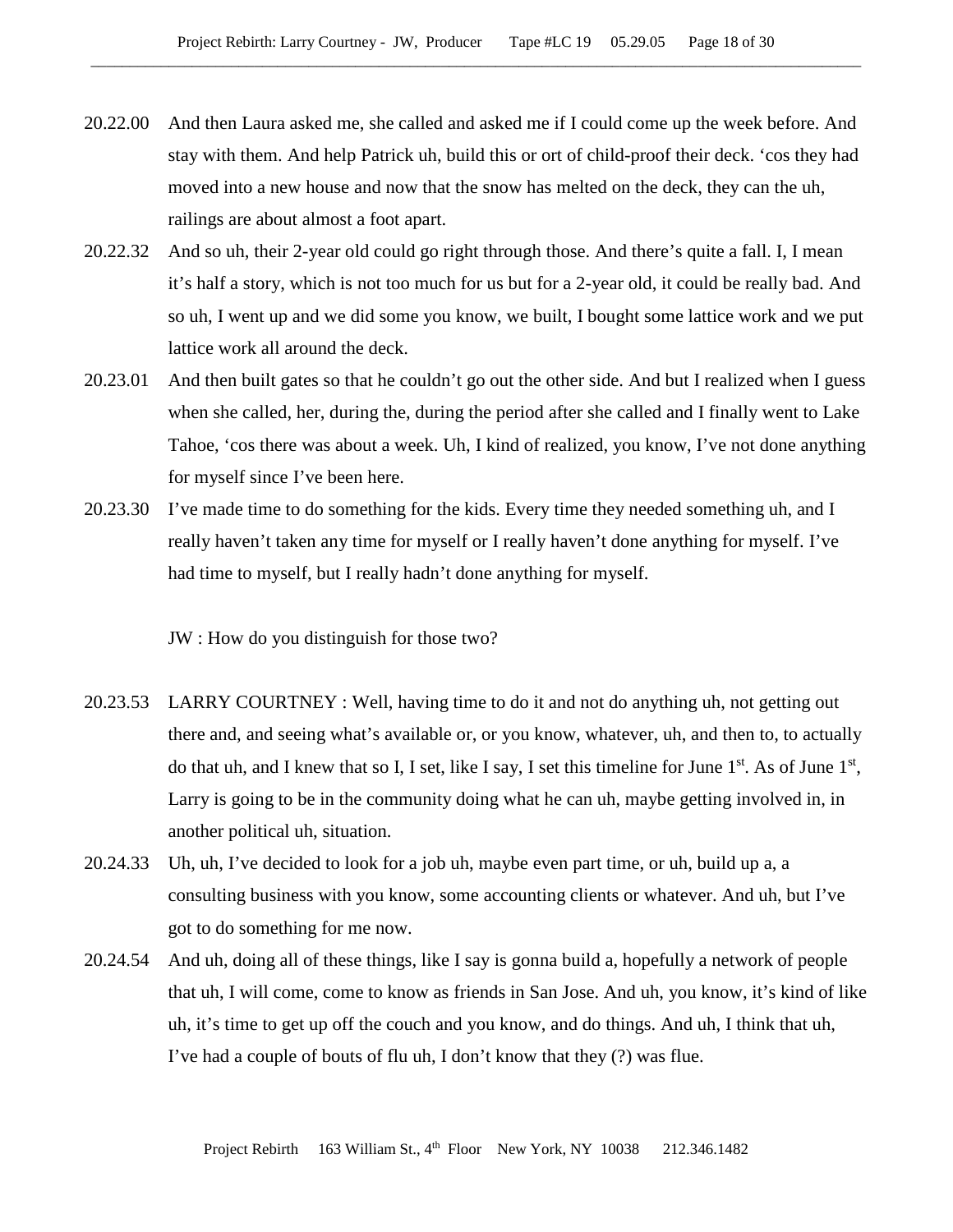- 20.25.34 But I, I just bad colds or whatever, and I think part of that is, is that I just wasn't doing anything. You know? And I'm not sure that uh, I was a little depressed and so  $\left(\sim I \sim\right)$  Well, when you, you know, when you go home to an empty house uh, every night uh, every day uh, it can be depressing.
- 20.26.04 Lonely. Like I said, I'm not too lonely, I'm not so lonely that you know, I'm desperate. But uh, once in awhile it, it gets you know, you notice it, it's quiet. It's you know, and uh, you feel that.

JW : How is the awareness of feeling that?

- 20.26.41 LARRY COURTNEY : Uh, Well, I think what I actually did become aware of it uh, was after I got back from the trip with my brother. And I had that's when I had the worst bout of flu or whatever, bad cold.
- 20.27.03 Uh, and it affected my equilibrium, and it took about a month to get that back. And I was in bed for two weeks.

JW : You had a hard time walking?

- 20.27.18 LARRY COURTNEY : Yeah. I just I, I guess it affected my inner ear, because uh, I could make too quick a turn and I'd fall. I, I just couldn't catch my balance.
- 20.27.30 And it took about a month to get that back, to reestablish it. But (COUGHS)

JW : That must be scary?

LARRY COURTNEY : Oh, yeah, it is. Well, I (?) you know, I, I called my doctor and talked to him about it. And uh, he said that uh, he believed it was the inner ear also and that it would right itself out. But uh, but during that time, uh, I stayed in the house pretty much.

20.28.04 Because I was afraid to uh, you know, fall on the street or, and when I walked I looked like a drunk because I just weaved. So uh, and the only person I saw during that about 6 weeks was Heather and David, my daughter and son-in-law. And uh, you know, they would come check on me and do that kind of thing.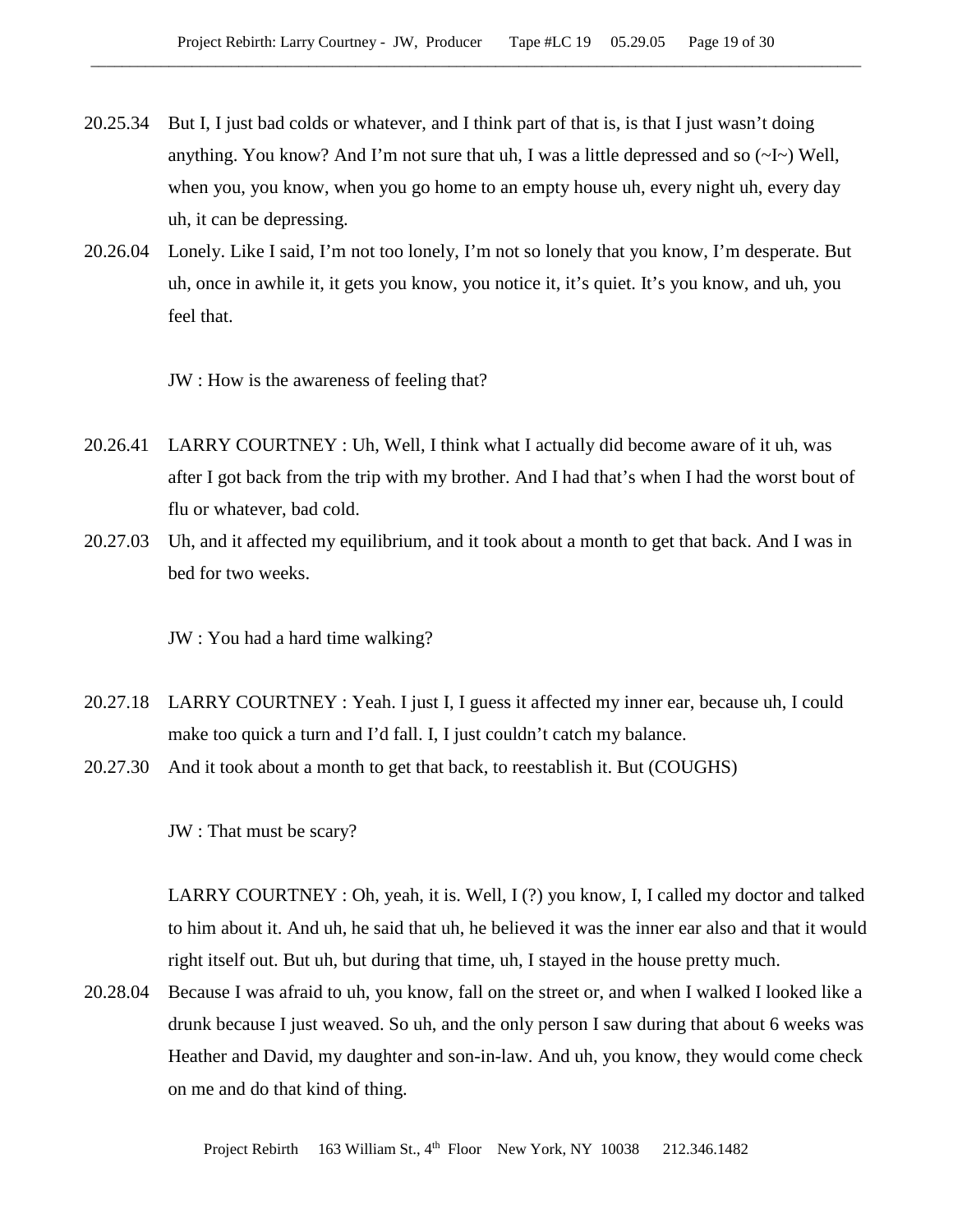20.28.31 And it, it was really sweet. But I just realized that man, I've been here uh, almost a year uh, at that time I'd been here almost a year. And those are the only people in my life, you know, my children. Which is great, I love it. But you know, you can't.

JW : It's a different kind of relationship?

- 20.28.56 LARRY COURTNEY : Oh, yeah, it is, you know, and, and like I say, I we have a great time with Heather and David. We play dominoes we you know, have dinner together quite often and everything. But uh, I, I realizes then that you know, you've got to have something more than that. You've got to have like I say somebody to go to the movies with or, uh, somebody to go out to dinner with or whatever. Uh, or somebody just to come over to play cards or you know, you go to their place or whatever.
- 20.29.27 But uh, it is a different relationship and it's uh, so (?) that really hit it home is that, that sixweek period when I was really alone you know? And uh, so I decided that that has to change. And I let it happen, you know? Uh, I don't regret you know, anything that, that I do with the kids 'cos uh, it's so fun.
- 20.29.59 But uh, at the same time, you know, I just let my life kind of slip away. And put it on hold or something. And, and uh, it's time to you know, do something about it.

JW : What do you think is the root of that situation?

- 20.30.50 LARRY COURTNEY : I really didn't, haven't given it a great deal of thought, but I, you know, with you bringing it up uh, I think that part of it was the change from New York to here. And part of it was uh, bad experiences with the people that I stayed with in Harlem. And the guy that I tried to help in New York. So that I kind of uh, unconsciously withdrew.
- 20.31.27 You know, I can live in my little shell and, and nobody'll hurt me in my shell and, and that's good, you know? Uh, you don't have to take any chances uh, living in a shell, you know? And uh, unconsciously that's what I've been doing is just withdrawing and, and uh, probably when it gets right down to it, I've been using the kids as uh, a shield from the world, you know?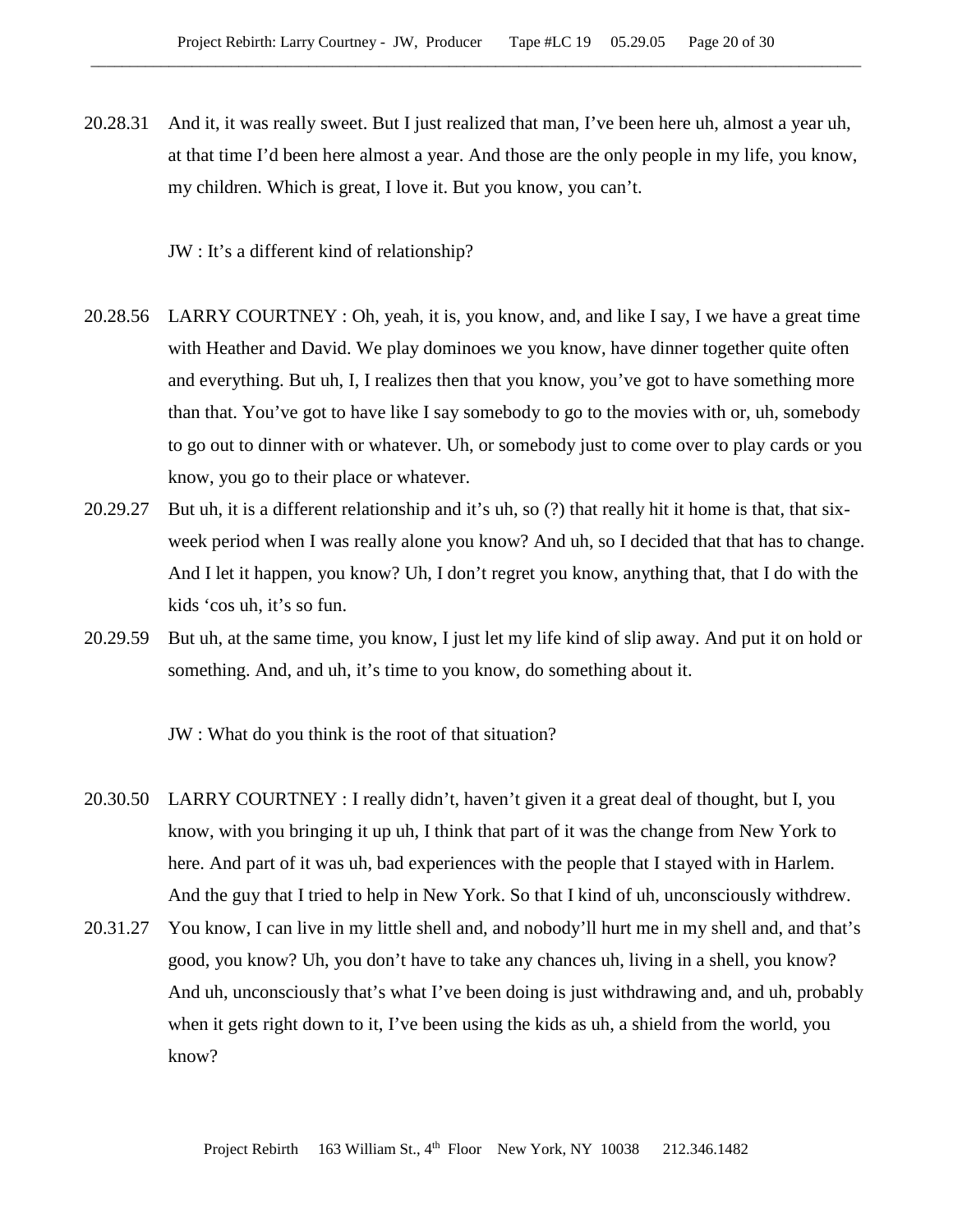- 20.32.02 Uh, 'cos that's been my excuse oh, I can't do this because I have to do this with the kids. You know? So, uh, when I was thinking about it and, and deciding that as of June  $1<sup>st</sup>$ something has to be done about it, you know, I'll let these, these weeks go by 'cos you know, these are plans, weeks and everything.
- 20.32.26 But uh, it, it's time to come out of that shell and to, to uh, life is, is exposing yourself to risks as well as you know, joys and uh, I guess it's time to, to take some risks, you know? Do something different. So or, or maybe do something the same but do it, you know? Get involved with something.
- 20.33.58 And uh, so I, I kind of think that that's you know, that's breaking out of that shell is what, the best analogy I can come up with. You know?

JW : Did the events of 9-11 and its concurrent shock to the system affect your relationships?

- 20.34.07 LARRY COURTNEY : Well, I definitely thing that uh, the, you know, 911 and (CLEARS THROAT) the two subsequent you know, misadventures uh, with people made me withdraw and uh, as long as I was in New York, I still had these friends that you know.
- 20.34.34 Ollie was there and he's uh, you know, we're very close and, and uh, I still had these friends, but still I was you know, once I went into my apartment and closed the door that was, it was it. And uh, and I think that yeah, those, the disasters, I guess, in my life of, of in the past 3 years
- 20.35.37 Uh, did make me distrust a little. I always had faith in people. I always, always did. And people used to tell me I'm just too much of an optimist. But I always figured you know, somewhere there's some good in everybody. And uh, then having gone through those things and , in the last 3 years uh.
- 20.35.37 I kind of, I did become a little more cynical. And uh, that's when uh, that was part of the realization that I was uh, I had turned so far inward that uh, you know, I needed to change that. And I just needed to change that.
- 20.36.02 And uh, I don't know that it was, it was conscientious on my part as to you know, beginning to distrust people or anything. But uh, I know that it was a conscious decision to change it. And uh, hopefully you know, I'll be able to restore this, this faith in people that, that there is you know.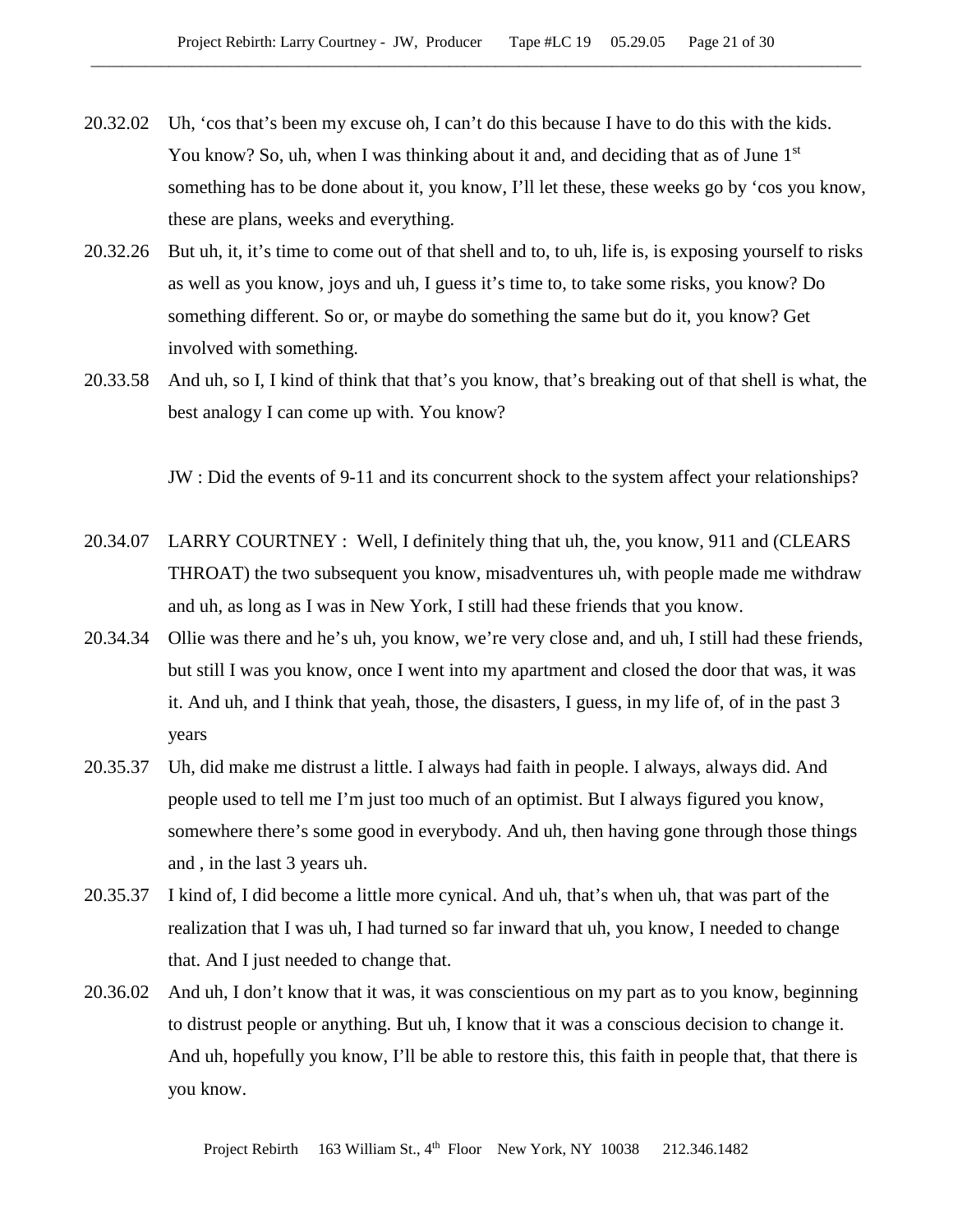- 20.36.36 Uh, there is goodness in everybody. And just because you've had a couple of bad incidents in your life doesn't mean you can't have a, have a very happy life in the (?) I look at my brother uh, (CLEARS THROAT) whose gone through several things, the same as I.
- 20.37.01 And uh, you know, he's, he's putting himself back together very well, and he's, he's older than I am and he's you know, but uh. I think that, that uh, just getting out there is, I just go to make myself do it, that's all.

#### (OFF CAMERA REMARKS)

JW : I this part of the human process, and where are you in it?

20.38.06 LARRY COURTNEY : You know, hoping may be better than healing. Uh,  $(\sim I \sim)$  coping, yeah. Uh. I, I just think that you know, like I said.  $(\sim] \sim$ )

# (OFF CAMERA REMARKS)

- 20.38.36 LARRY COURTNEY : Kind of my uh, my decision you know, or my realization that I had put myself into this shell uh, is definitely a uh, hopeful situation uh, if uh, for me it means ok, you (?) do put yourself out there.
- 20.39.01 And uh, you know, not, not being the, the front-runner for most of my life, uh, I realized that I have to kind of get back this energy that I had uh, when I was fighting for the, you know, worker's comp or uh, and when I was working on the campaign.
- 20.39.34 Uh, and that, that had a lot of joy in it, you know, (?) I mean, I really worked hard on both of those things. And it made me feel much more hopeful, yeah. And uh, since then I've just, you know, I've not been doing that. And uh, so I think that is definitely a part of, of uh, moving on.
- 20.40.06 Uh, you know, I, I mentioned to you earlier that I had been awake several times during the night, and for some reason I was thinking about healing. And people saying you have to put closure to this. You have to uh, and I mentioned that I don't believe in the word closure.
- 20.40.33 It doesn't exist for me. But I kind of thought that when you're wounded uh, I, I just had to use the physical analogy of being wouned and what happens is a scab covers the wound.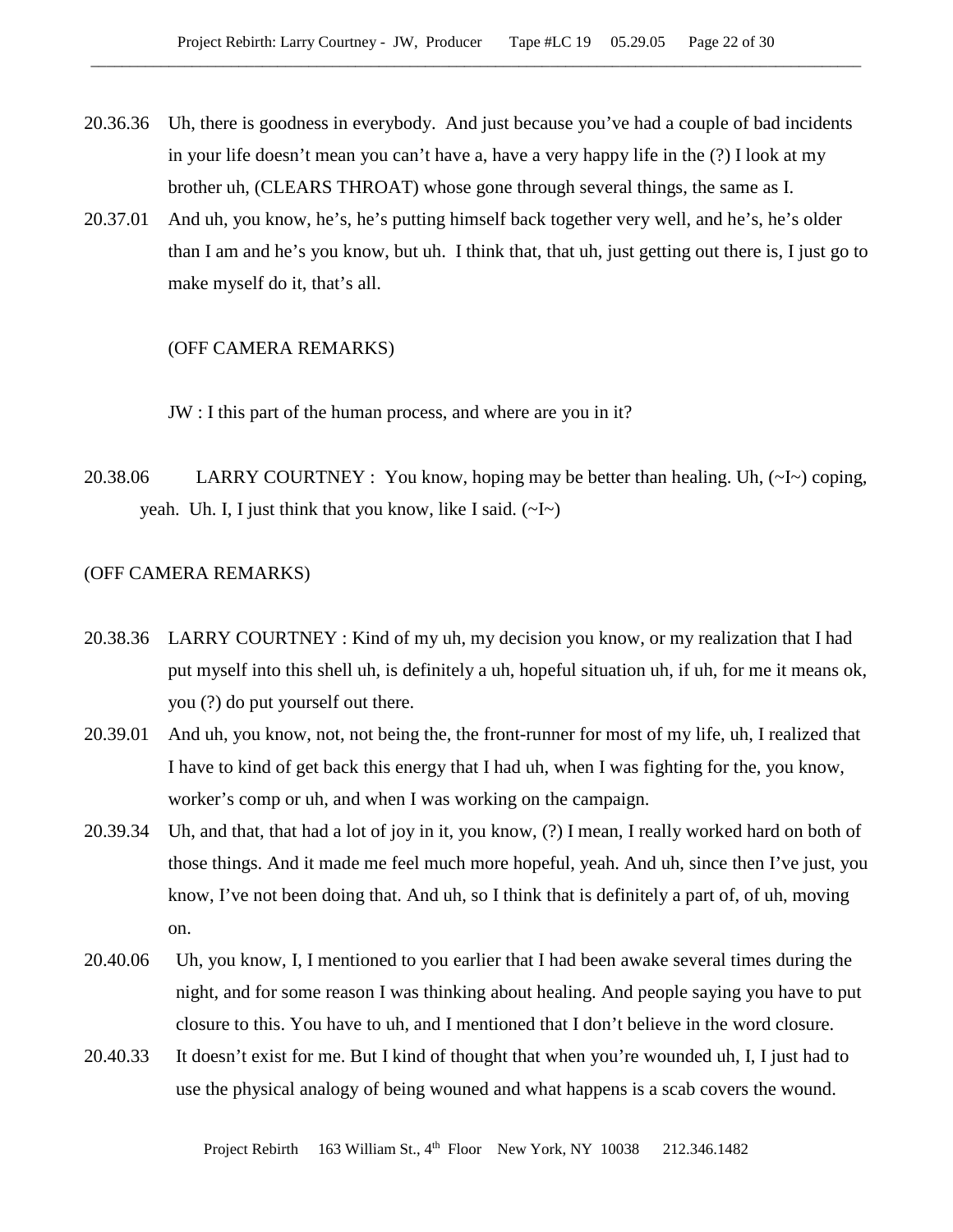- 20.41.02 The wound is still there, but the scab covers it for awhile. And then when it's gone, the wound is still there, but it's now a scar. And it still hurts. And I think that that hurt never goes away.
- 20.41.32 I remember my grandfather. He had uh, cut off uh, tips of several fingers uh, when he was young uh, chopping wood or whatever he was doing. And he used to tell me that he could still feel the pain in the tips of his fingers, not where the stubs were, but out on the end of his fingers.
- 20.42.05 He said, I can still feel the end of my fingers hurting. And it always sounded silly to me. You know? But uh, a wound like that is, is it's going to always hurt. Always hurt. It may get less intense. Uh, you may be able to deal with it and handle it better.
- 20.42.33 But it is always going to hurt. Uh, and I hadn't thought of it that way before, you know? Uh, you can move on, but it's always gonna hurt.

JW : Did you think about that last night?

- 20.43.03 LARRY COURTNEY : I don't remember uh, really it being a conscious thought until last night until I was. I woke up about 2:30. And uh, I couldn't go back to sleep. And so I just sort of laid in bed and, and it just started. I just started thinking about it and I, I don't know why, 'cos I haven't really given it conscious thought. If (?) it's been there, it's been totally subconscious.
- 20.43.50 But uh, to me, it may, it finally made sense uh. Like I say I can't use the word closure because I don't know that that exists. But uh, that, that thought, that uh, you know, you, you live with wounds. (STUTTER) You go on with wounds. Uh, people coming back from Iraq, you know, missing legs and arms.
- 20.44.0 They're, they're going on with their lives, you know, but that wound's always gonna be there. So I think that uh, that's, that's kind of the best analogy of, of my life up to this point is that uh, I think maybe I'm in the scar period of that time. Where now it's, it's maybe gonna be less intense but it's going to be there, you know?
- 20.44.0 I (?) don't know, I don't know what, you know, that makes any sense to anybody else, but it does to me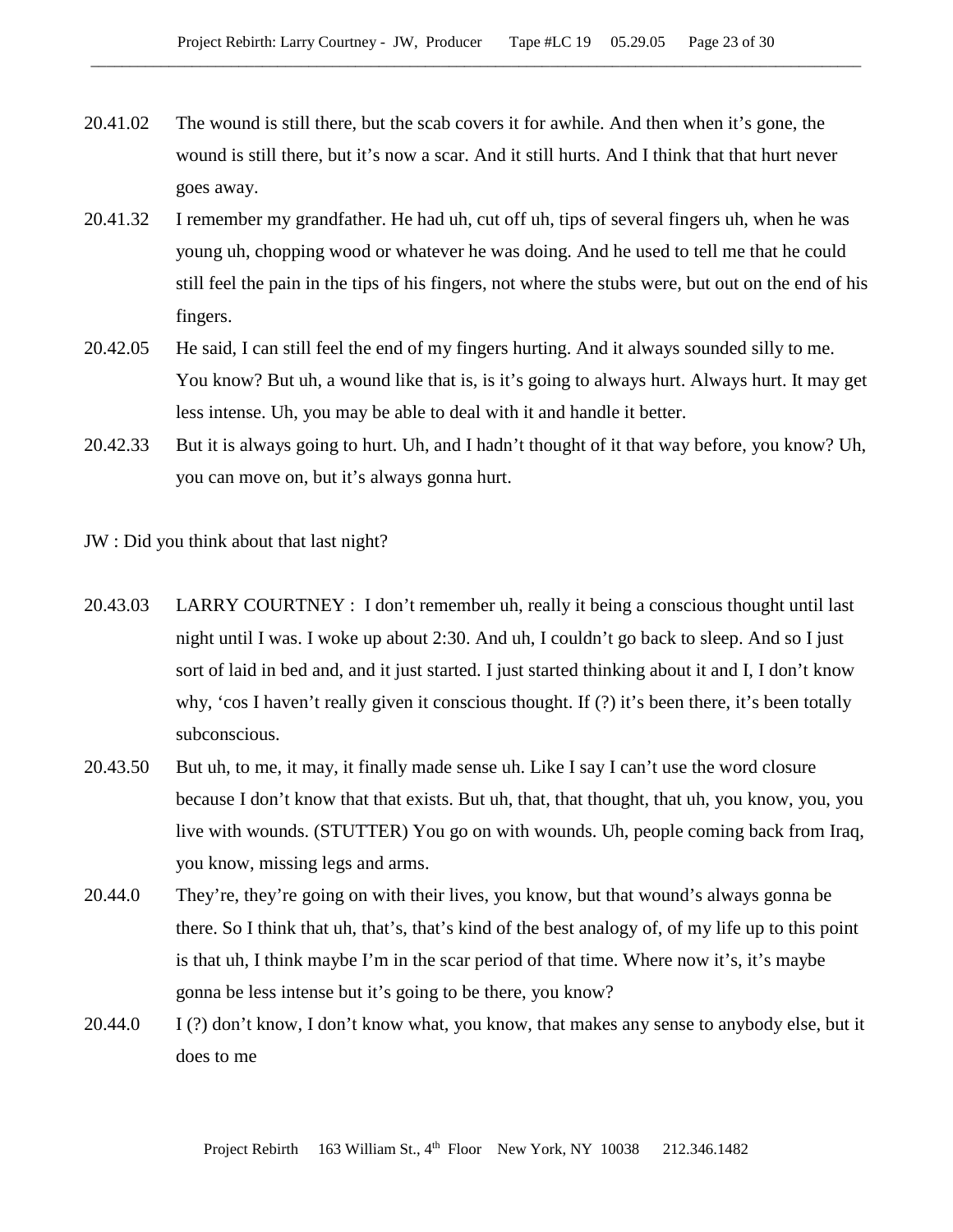JW : When do you feel it the most?

- 20.44.46 LARRY COURTNEY : At night. Night is the loneliest time, you know, and it's when uh, you know, I mentioned I, I wake up uh, 2, 3 times in the night.
- 20.45.04 And uh, (~I~) every night, yeah, sometimes uh, sometimes I can go back to sleep very quickly and other times I lay there and think about you know, did you pay this bill and you know, all of those kind of daily, mundane things. And, and uh, and a lot (?) of times, you know, I think about Gene and, and uh.
- 20.45.30 But also just uh, when, when something happens and you, like you're automatic reaction was I have to call my wife and tell her about this, you know, or I got to tell my wife this when I get home. And I think the same thing. I got, o, I got to tell Gene, you know, and then it hits me and those moments are like uh, you know, being hit with a tsunami.
- 20.46.03 You just, it's so uh, so devastating uh, just, just for a moment, just for a moment. But those, those points uh, those periods awful. But I you know, normally it's late at night. Uh, if I can't sleep.
- 20.46.32 END OF TAPE # LC20
- 21.00.00 PICTURE UP

#### (OFF CAMERA REMARKS)

JW : Is it part of the human condition to go through what you are?

- 21.01.43 LARRY COURTNEY : Uh. I think it is part of the human condition and, and you know, everybody has pain in their life at some point, sometime, whatever it (STUMBLE) might be.
- 21.02.01 Uh, when you lose a parent, you know, or a parent loses a child, something. Uh, or any, any number of I mean, there are just, you know, there's going to be pain at some point in your life. Uh, and I, I can't say that my pain or wound was or is any greater than anybody else's.
- 21.02.35 Uh, but I think that uh, that healing or hoping process uh, that we talked about earlier uh, is kind of cycle.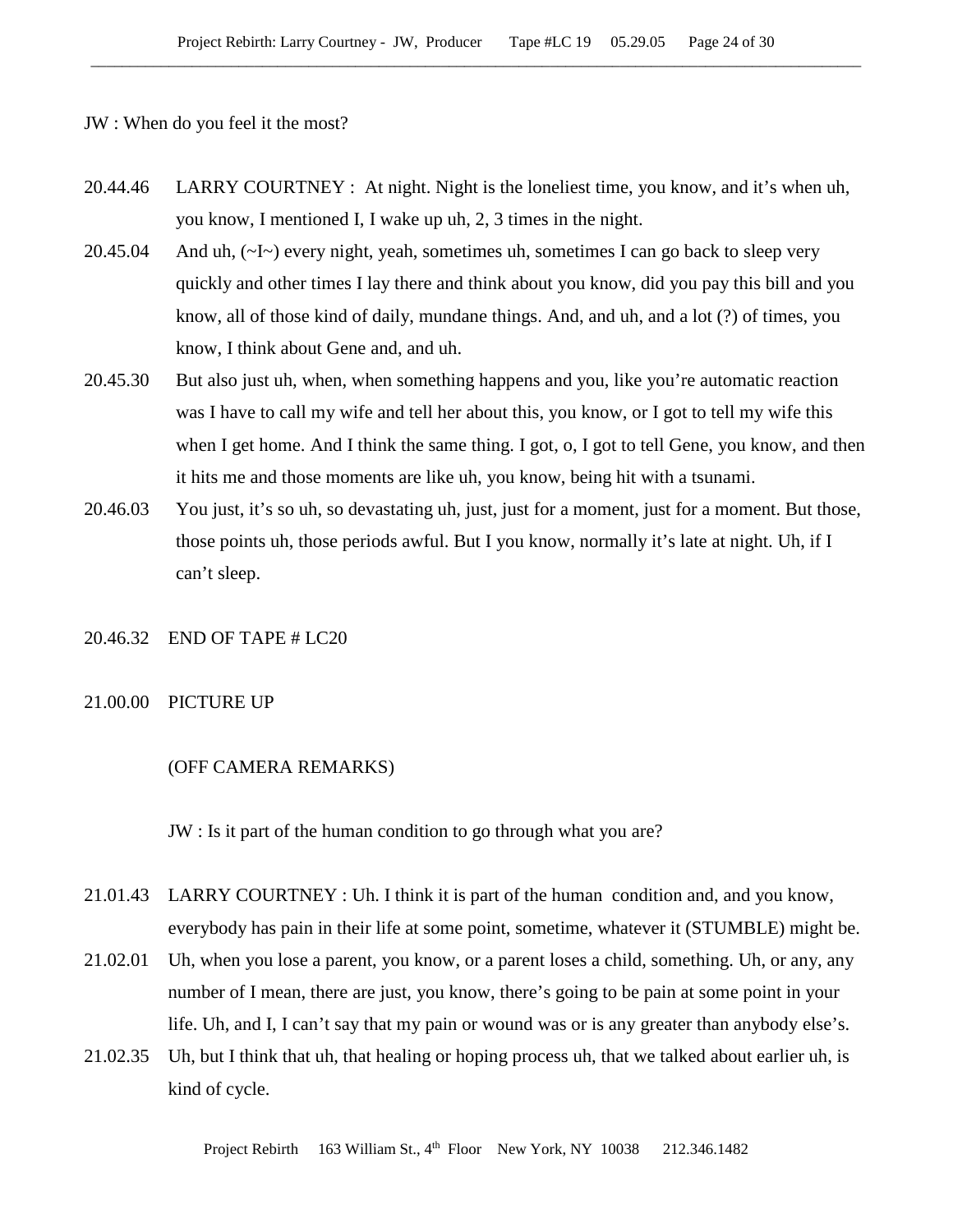- 21.02.54 And I'm hoping that uh, saying in, if it were degrees like a clock, twelve being the best and I guess 6 being the very bottom, then on that clock I may be at and  $8\frac{1}{2}$  or a 9.
- 21.03.34 Of coming up you know, of, of getting through that, that scarring time and, and moving on. And sometimes I think that I'll ever get back to the 12.
- 21.04.01 Twelve was being with Gene. (PAUSE) And I think that what I'm hope will is that I'll at least reach 11. You know? I mean, I may never get to 12 again, but at least uh, get past you know.
- 21.04.33 That last little upswing and, and uh, and that, and that's why I think part of my decision to do something about it. To uh, I don't want to be at 6 anymore. You know?

JW : What was the lowest point for you?

- 21.05.10 LARRY COURTNEY : I can't pinpoint the exact time or anything. Uh. I think (STUMBLE) probably the lowest, the very lowest was uh, when this kid I was trying to help attacked me.
- 21.05.34 And I thought you know, you're no really good for much of anything, you can't even help somebody. And uh, it was a point that uh, I, I'm not sure it was this, it was really serious thought, but I thought that uh, if you're not any good to anybody, when are you hanging around here?
- 21.03.05 You know? Why don't you just do something about it. You know, take, take some pills, do something. You know? I'm too much of a chicken to throw myself off a building, but uh, and the only thing at that point that, that uh, my thoughts would then go to my children, which was good.
- 21.03.33 Because uh, I could not do that to my children, you know, and to my family. Uh, but the thoughts were there, you know? And it kind of surprised me because I never, I never thought that I would have you know, thoughts of doing away with myself.
- 21.06.59 But uh, you know, they, they went away, and uh, I actually saw a therapists for awhile while I was at the last uh, 9 months I was in New York I guess. And uh, just being able to talk to her you know, uh, kind of got me out of those, those feelings.
- 21.07.30 Uh. (STUTTER) I never thought I'd see a therapist either, but you know, I just thought this is not good. And uh, and I didn't really have anybody to talk to at that point, you know? I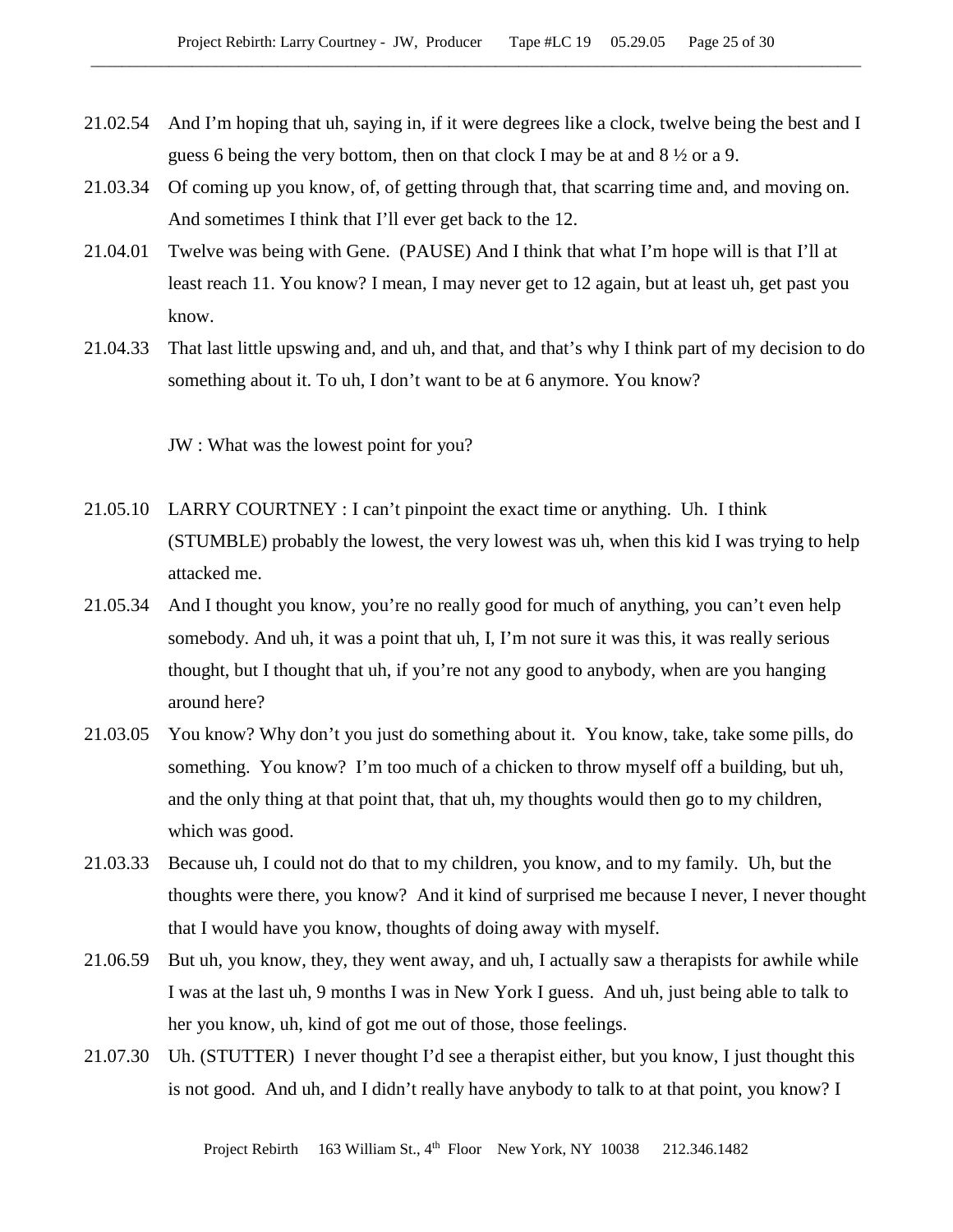didn't want to, I didn't want to talk to my friends about it, because I didn't want them to be worried or anything.

21.07.57 And uh, so at least you know, I, I talked to her and (?) it kind of helped me, you know uh, put things a little better in perspective and that the kids, and by this time I had made my decision to move out here. And uh, that the kids were a big help and a big support and comfort to me. So.

JW : Did you mention that to them?

- 21.08.25 LARRY COURTNEY : Oh, yeah, I, I tell them all the time. That uh, that you know if it hadn't been for them uh, being there and supporting me and uh, I don't know where I'd be today. You know? Uh, I (STUTTER) I think I probably have too much faith or religion or spirituality or whatever you want to call it to allow myself to do that anyway.
- 21.09.00 To take my own life. But uh, the kids were you know, the main support.

JW : Just contemplation?

LARRY COURTNEY : Yeah. Yeah. And uh, that's why I finally told the therapist after I decided to move out here was that I never felt so much lighter uh.

- 21.09.25 'Cos my kids, during that conversation in July, my kids told me things about me that I didn't remember. Or that I didn't know. Uh, and you know, they told me how much the looked up to me uh, how I had made and impact on their lives, and uh, you know, it was incredible.
- 21.10.00 It was just incredible. It was just like being just literally drenched in love, which uh, you know I hadn't felt that for a long time. And uh, and they (?) still do, you know? The still tell me things and how important I am in their lives and what not. And it you know, that makes you really, really appreciate things. And uh, so they, they, they know how important they are in my life and uh, I'm beginning to see how important I am to them.
- 21.10.37 You know? I was kind of felt like a failure with them because uh, when we were together as a family, we struggled a lot. It was a uh, there were times of unemployment and what not that, that we had some really rough times.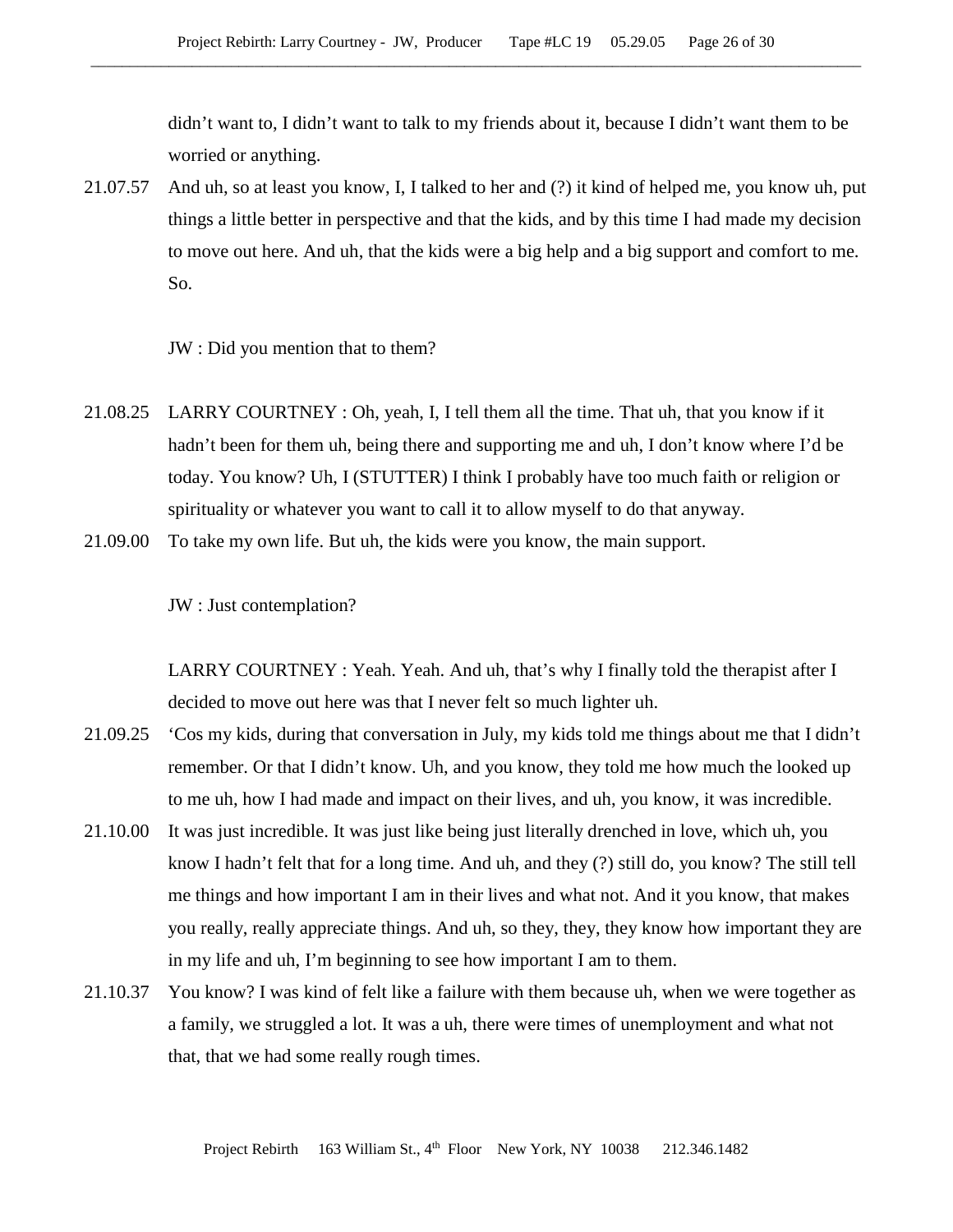- 21.11.01 And then when I decided to leave their mother uh, that was really hard on them. And then later coming out of the closet, you know, to my teenagers, uh, and , and they, they were wonderfully, you know, but I know that it had to be you know, very, very stressful situation.
- 21.11.35 Thank got they're very close and they you know, they talked about all these things. They've told me since then. But uh, so I always considered myself as not much of a role model to my kids or to uh, you know, not much to, not somebody who's, who's built them up with all the things that they went through.
- 21.12.00 Uh, and then for them to tell me, you know, these things that uh, I, I didn't know or uh, the way they really felt. Uh, it, it was, it's been really incredible.

JW : Has it been challenging to reconnect?

- 21.12.23 LARRY COURTNEY : No, it really hasn't. it's, it's been like instant. It's just like magnets coming together. And uh, and I think that's, that's part of the incredible part is that because I didn't know these things or didn't know how they felt about some of these things, uh, it really has been uh, amazing. And uh, my son who lives in Maryland and, and wants to move out here uh, I mean, when he calls it's just like I'm missing out.
- 21.13.01 You know, I'm missing out on this family, you know? And uh, so I, it's, it was (?) like I say it was like instantaneous, the rebonding. Uh, I (?) had always thought we'd been fairly close, you know, the year after I moved to New York and , and the kids knew that I was gay and I had my partner, Gene.
- 21.13.29 And uh, the kids would come up to New York, or we would go down to Maryland to visit them. And it was always good, it was always very close I mean, you know? But uh, since this discussion in, in July uh, of 2003, uh, there's, it was like this, it just, if there were any barriers, they were broken down at this point, this, this was you now, this is a working family, you know?
- 21.14.02 And uh, it's (?) that feels really good, really good.

JW : Did your pain with Gene's loss possibly prevent you from taking your life?

## (OFF CAMERA REMARKS)

Project Rebirth 163 William St., 4<sup>th</sup> Floor New York, NY 10038 212.346.1482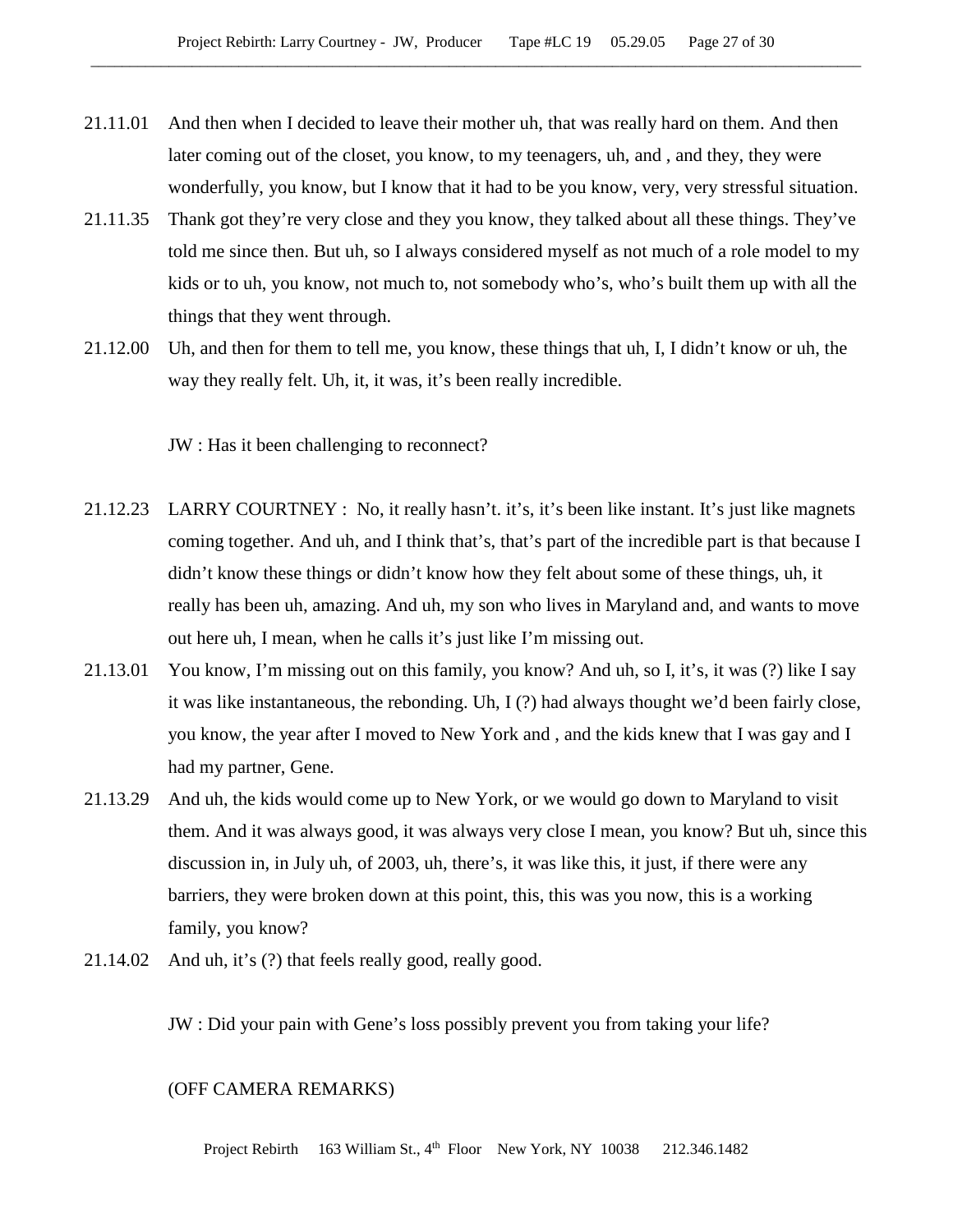- 21.15.04 LARRY COURTNEY : (MID-STATEMENT) the kids definitely were, or the thought of the kids definitely were, was the reason that I couldn't do anything like that. And uh, and you know they, they uh, they feel uh, they're very emotional like I am, all three of them.
- 21.15.27 And uh, I just, I just know that they, it would just tear them apart, you know? It's gonna be bad enough (?) when you lose a parent. I lost my mother, you know? And uh, I lost my father years ago, and, and it does tear you apart, you know? But to, to inflict it intentionally on someone uh, is, is you know, a whole different level.

JW : When did you find out about being HIV-positive?

- 21.16.20 LARRY COURTNEY : Uh, I got tested in 1989. Uh, which was right after I moved to New York. And uh, because a friend of mine who lived here had tested just before that, and found out he was positive. Uh, not that we were, I mean, he was just a friend, we were never intimate or anything, but uh, it was totally unrelated, but because he went to take the test, uh, I decided I'd better as well.
- 21.17.00 Uh, and I already knew that Gene was uh, positive. And so I, I went, this is you know, this is when the tests were still new and uh, you had to wait two weeks for results uh, now the results are almost instantaneous, so. But uh, I remember going to the clinic, and them drawing the blood and you know, whatever they did.
- 21.17.33 And uh, then they gave me a date to come back. And uh, they were so kind and, in the clinic and uh, they told me I might want to bring somebody with me, because if the test results were positive, I might you know, it might be very devastating.
- 21.17.59 And uh, I thought about that and then I though uh, no, I really expected to be positive. Uh, because I had been very careless several times with people. And uh, so uh, this (?) you know, back before I really realized the extent of what was going on with the HIV and AIDS.
- 21.18.34 And uh, so I went back in two weeks and uh, they revealed the test results. And you know, wanted to know if I was Ok and what not. And I was. I just, you know, and it didn't hit me for about two months.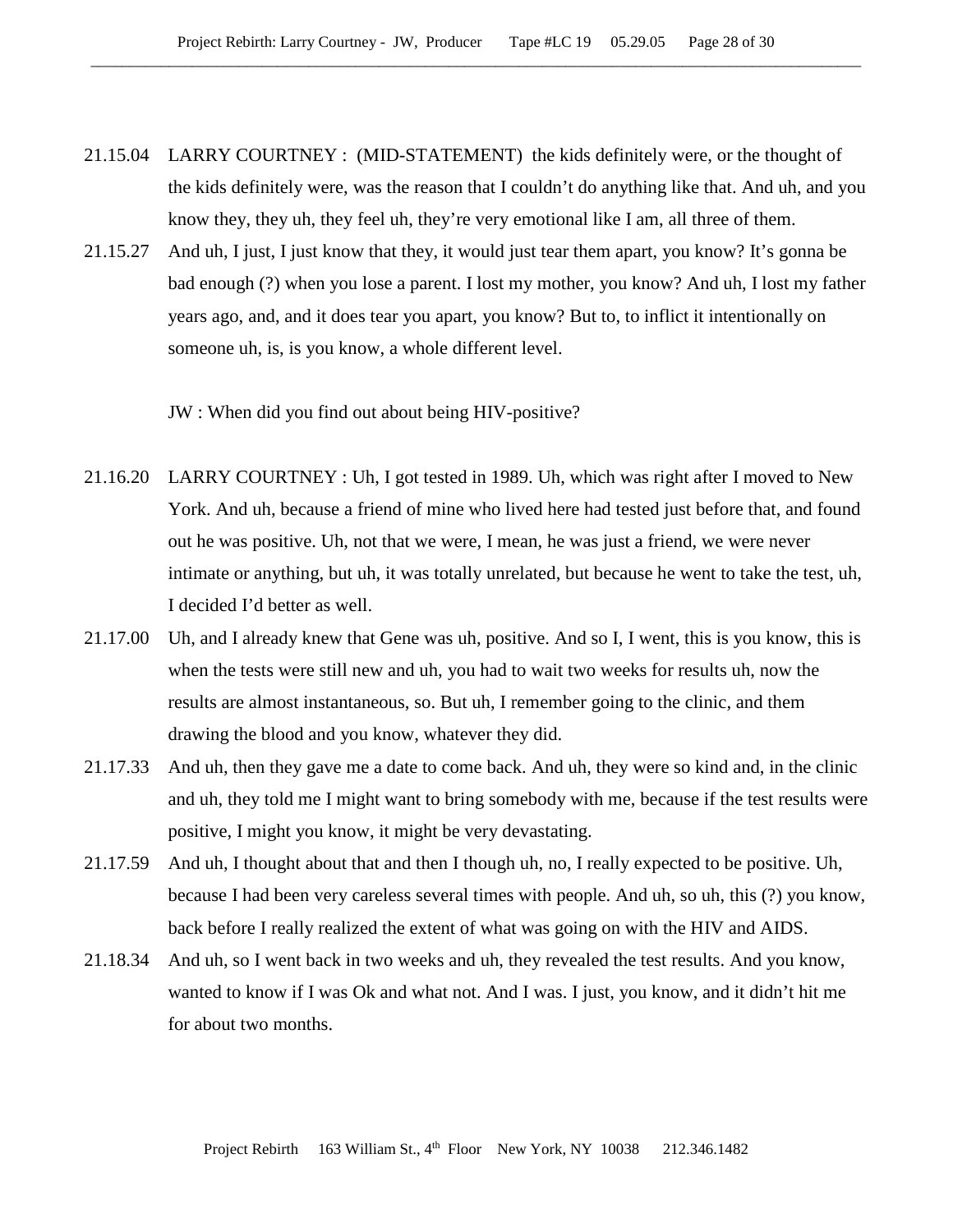- 21.19.00 Uh, and then I went through a, for some reason it was like on a Saturday morning and Gene was gone, he was down, I thing he (STUMBLE) was visiting his mother. And uh, hit me that at that time, in 1989, that was almost like a death sentence.
- 21.19.31 And I had started to see friends or acquaintances die from AIDS. Uh, and I knew it was a real epidemic by this time. And it just kind or really struck me that I probably didn't have more than a couple years left to live. Uh, but I'm still here.
- 21.20.33 You know? And I'm well and uh, not worried.

JW : What was that period of time when it hit you?

- 21.20.36 LARRY COURTENY : (MID-STATEMENT) it was the weekend, and uh, like I cried for almost two days. Thinking you know, uh, I'm never gonna see my grandchildren, you know, uh, my kids are gonna be you know, without their dad. Uh, Gene is gonna be you know, on his own.
- 21.21.00